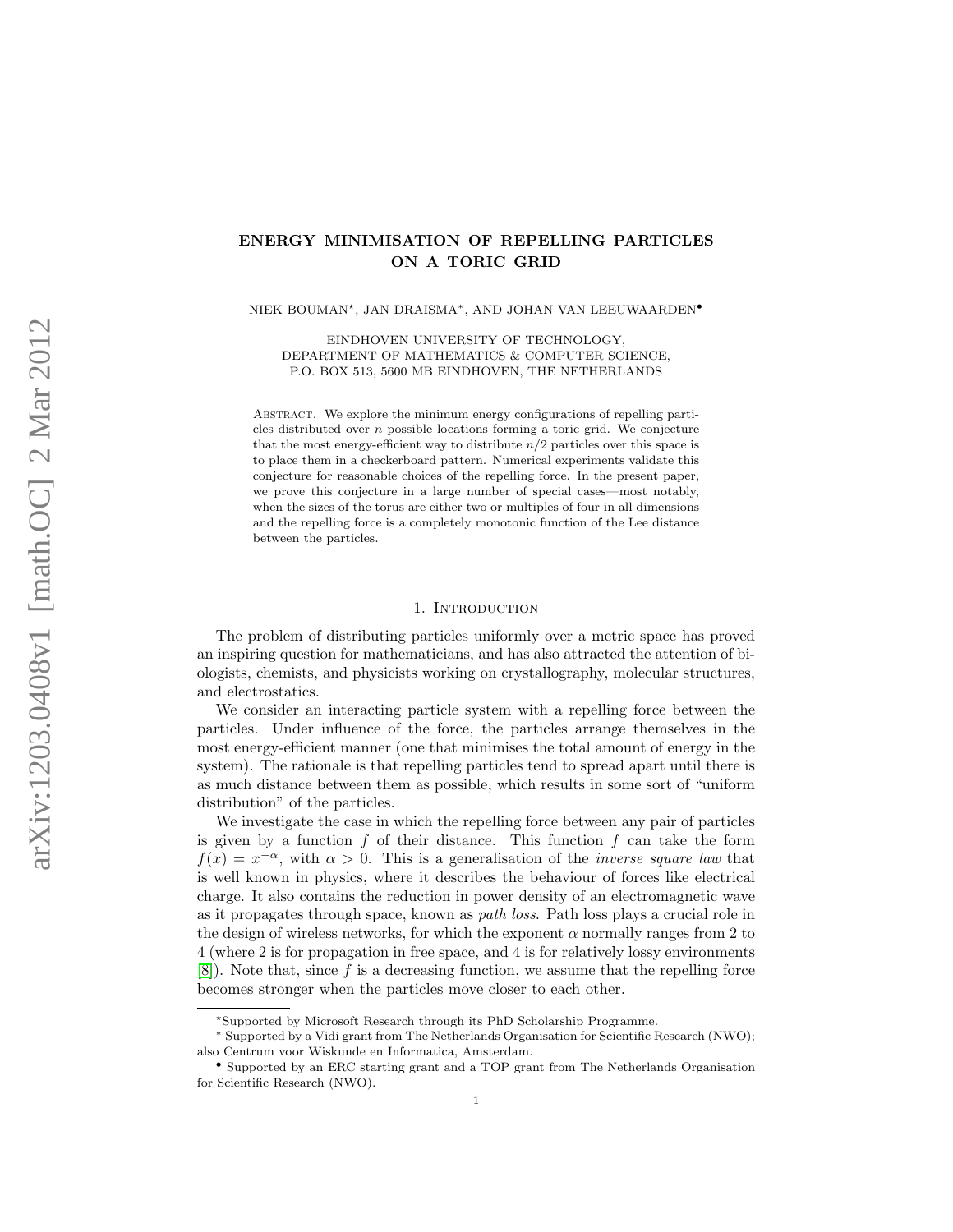Denote the locations of the N particles by  $x_1, \ldots, x_N$ . The f-energy experienced by particle  $x_i$  is defined as  $\sum_{j\neq i} f(\delta(x_i, x_j))$ , where  $\delta$  denotes the metric. Our original motivation stems from the area of wireless networks, in which particles are mobile users, and the f-energy of a user is its interference with all other users. When experiencing too much interference, a user is unable to transmit data [\[1,](#page-17-1) [6\]](#page-17-2). For a given maximal sustainable interference level  $T$ , a natural question is to find the maximal packing of users that can be active simultaneously without violating the threshold  $T$ , i.e., while maintaining  $f$ -energy at most  $T$  for each user. In the case that we will deal with, this question is intimately related to the problem of minimising the total energy among all pairs of particles; see Section [2.](#page-2-0)

A lot of research in energy minimisation focuses on spheres. In dimension one, the uniform distribution on the circle is simply given by the  $N$  equally spaced points (roots of unity in the complex plane), but in higher dimensions it becomes less obvious on what type of patterns the particles arrange themselves, and this presents al sorts of mathematical challenges [\[4,](#page-17-3) [7,](#page-17-4) [9\]](#page-17-5).

In this paper, rather than spheres or other continuous metric spaces, we consider a d-dimensional grid as possible locations for the particles. Further, to avoid boundary effects, we wrap around the boundaries. This grid has a natural embedding on a d-dimensional torus, see Figure [2,](#page-2-1) which is why we call it the d-dimensional toric grid.

Let  $n_i$  be the size of the grid in dimension i, so that we have a total of  $n =$  $n_1 \cdots n_d$  possible locations for the particles. It seems reasonable to expect that the best way, in terms of minimal energy, to distribute  $n/2$  particles over this space is to place them in a checkerboard pattern, by which we mean a pattern in which exactly one particle is placed at any two neighbouring points. Of course, because of the wrapping around, such a pattern exists only when all  $n_i$  are even.

For any toric grid, regardless of its dimensions, there are only two such configurations (see Figure [1\)](#page-2-2), and the checkerboard pattern is a natural "uniform distribution" on a toric grid. It is also a maximal-size independent set in the graph whose vertices are the possible locations and whose edges connect locations differing by  $\pm 1$  in one coordinate and not at all in the remaining coordinates. The Lee distance between two locations is defined as the length of the shortest path, in terms of edges, between the corresponding vertices on this graph. The following conjecture formalises, to some extent, our intuition that checkerboard patterns are optimal.

**Conjecture 1.1** (Checkerboard Conjecture). For any toric grid with  $n_1, \ldots, n_d$  all even, and for any reasonable function f of the Lee distance, the arrangements of  $N = n/2$  particles that minimise the maximal f-energy experienced by any of the particles are the two checkerboard patterns, and only these.

Of course, the validity of this conjecture depends on what reasonable means. It will certainly imply *decreasing*, but more conditions will be necessary.

For the example of wireless networks the Checkerboard Conjecture has the following implication. When the threshold  $T$  is increased slowly, an increasing number of users is allowed to be active simultaneously, and there will be a critical value  $T = T^*$  at which this number becomes precisely  $n/2$ . At that critical threshold, we then know that  $n/2$  active users can only be arranged in a checkerboard pattern—a phenomenon that we have first observed in simulations of wireless networks. For a large toric grid it is of course infeasible to prove the Checkerboard Conjecture by exhaustive search through all  $\binom{n}{N}$  possible configurations.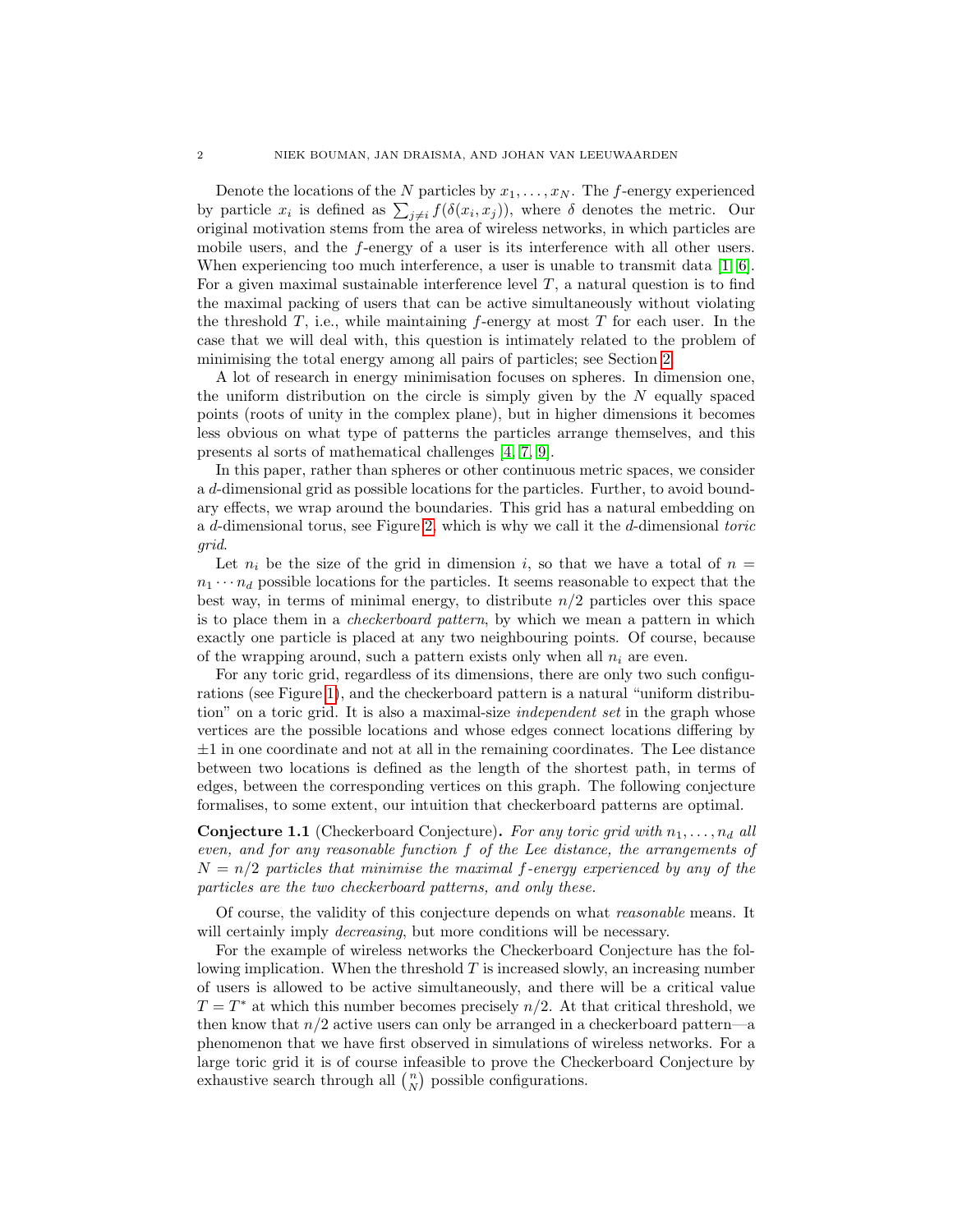

FIGURE 1. A  $6 \times 6$ -grid, the black and white points denote the checkerboard configurations.

<span id="page-2-2"></span>

<span id="page-2-1"></span>FIGURE 2. An embedding of a  $6 \times 6$ -grid on a 2-dimensional torus.

In this paper we prove the Checkerboard Conjecture in a large number of special cases. We first derive a continuous relaxation of our energy minimisation problem in Section [2.](#page-2-0) Then, as a first (and known) special case, we prove the Checkerboard Conjecture for the one-dimensional toric grid and  $f(x) = 1/x$  in Section [3.](#page-8-0) In Section [4](#page-10-0) we prove the Checkerboard Conjecture for the toric grid that has size two in any dimension and functions f whose k-th forward difference has sign  $(-1)^k$ . Section [5](#page-11-0) then gives our strongest result (which however does not immediately imply any of the previous two results): a proof for the Checkerboard Conjecture in the case where each  $n_i$  is either two or a multiple of four, now assuming that  $f$  is completely monotonic; see Section [5](#page-11-0) for this notion. Finally, in Section [6](#page-15-0) we discuss some problems open for future research.

### 2. Framework

<span id="page-2-0"></span>In this section we formulate a general version of our energy minimisation problem, which belongs to the realm of discrete optimisation. We then derive a continuous relaxation of that problem. If all optimal solutions of the relaxation happen to be feasible for the discrete problem, then they are also the optimal solutions for the discrete problem. This is our strategy for proving special cases of the Checkerboard Conjecture in the following sections.

Let d be a positive integer, the dimension of our toric grid. Let  $n_1, \ldots, n_d$ be positive integers, and set  $G := \prod_{i=1}^{d} (\mathbb{Z}/n_i)$ , a finite Abelian group. Let  $\Delta :=$  $\{(g,g) \mid g \in G\}$  be the diagonal in  $G \times G$ . Let u be a function  $(G \times G) \setminus \Delta \to \mathbb{R}$  that is symmetric  $(u(q, h) = u(h, q)$  for all  $q, h \in G$ ) and G-invariant  $(u(k + q, k + h))$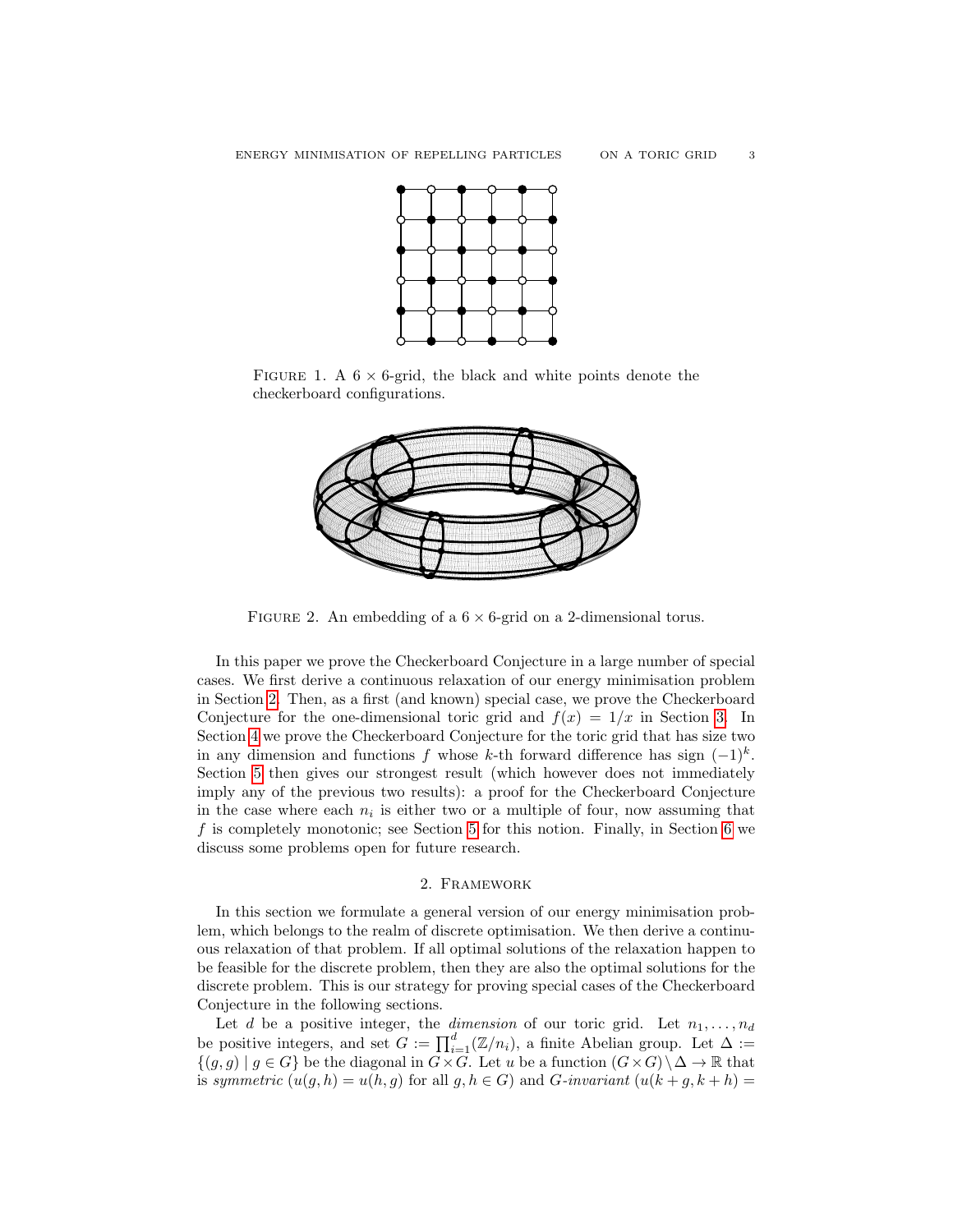$u(q, h)$  for all  $q, h, k \in G$ . Later we will add the restriction on u that it is a suitable (and in particular decreasing) function of some G-invariant distance on G, so that we may think of  $u(g, h)$  as a repelling force between particles located at g and h. But for deriving our relaxation this restriction is not needed.

Next let p be a natural number less than or equal to  $|G|$ . Let S be a subset of G of cardinality p; this is the set of locations of our particles. Given  $h \in S$  we define

$$
E_h(S) := \sum_{g \in S \setminus \{h\}} u(h, g),
$$

called the *energy of*  $S$  *experienced by h*, and

$$
E_{\max}(S) := \max_{h \in S} E_h(S),
$$

called the maximal energy of S. The Checkerboard Conjecture concerns the following optimisation problem with  $p = |G|/2$ .

**Problem 2.1** (Maximal energy minimisation). Minimise the maximal energy  $E_{max}(S)$ over all subsets  $S \subseteq G$  of cardinality p.

Further we define

$$
E_{\text{tot}}(S) := \sum_{h \in S} E_h(S),
$$

called the total energy of S. We can now formulate a second optimisation problem.

**Problem 2.2** (Total energy minimisation). Minimise the total energy  $E_{tot}(S)$  over all subsets  $S \subseteq G$  of cardinality p.

An important relation between these two optimisation problems is the following. If a set  $S^*$  minimises the total energy and happens to have the property that  $E_h(S^*) = E_g(S^*)$  for all  $h, g \in S^*$ , then  $S^*$  also minimises the maximal energy—indeed, any S with  $E_{\text{max}}(S) < E_{\text{max}}(S^*)$  would necessarily have  $E_{\text{tot}}(S)$  <  $E_{\text{tot}}(S^*)$ . The condition that  $E_h(S^*)$  does not depend on  $h \in S^*$  is satisfied, in particular, when  $S^*$  is a coset of a subgroup  $G'$  of G. Indeed, the set  $S^* \setminus \{h\}$  is then equal to G' for all  $h \in S^*$ , and hence  $E_h(S) = \sum_{g \in G'} u(h, h + g) = \sum_{g \in G'} u(0, g)$ , independently of  $h \in S^*$ , by the G-invariance of u. Checkerboard patterns S are examples of cosets. In view of this relation between maximal energy minimisation and total energy minimisation, most of our paper focuses on total energy minimisation.

We proceed to derive a continuous relaxation, which uses the space  $V = \mathbb{R}^G$ of real-valued functions on G. We represent a subset  $S \subseteq G$  by its *characteristic vector*  $x_S \in V$  defined by

$$
x_S(g) = \begin{cases} 1 & \text{if } g \in S, \text{ and} \\ 0 & \text{if } g \notin S. \end{cases}
$$

The space  $V$  has two important additional structures. First, it is equipped with a G-action defined by  $(gx)(h) = x(h - g)$  for  $g, h \in G$  and  $x \in V$ ; here the minus sign is customary but not strictly necessary. Second, it has a natural inner product  $(x|y) := \sum_{g \in G} x(g)y(g)$  that is G-invariant in the sense that  $(hx|h y) = (x|y)$  for all  $h \in G$ .

Now we define the key quantity in this paper: the energy kernel

$$
A := \sum_{g \in G, g \neq 0} u(g, 0)g,
$$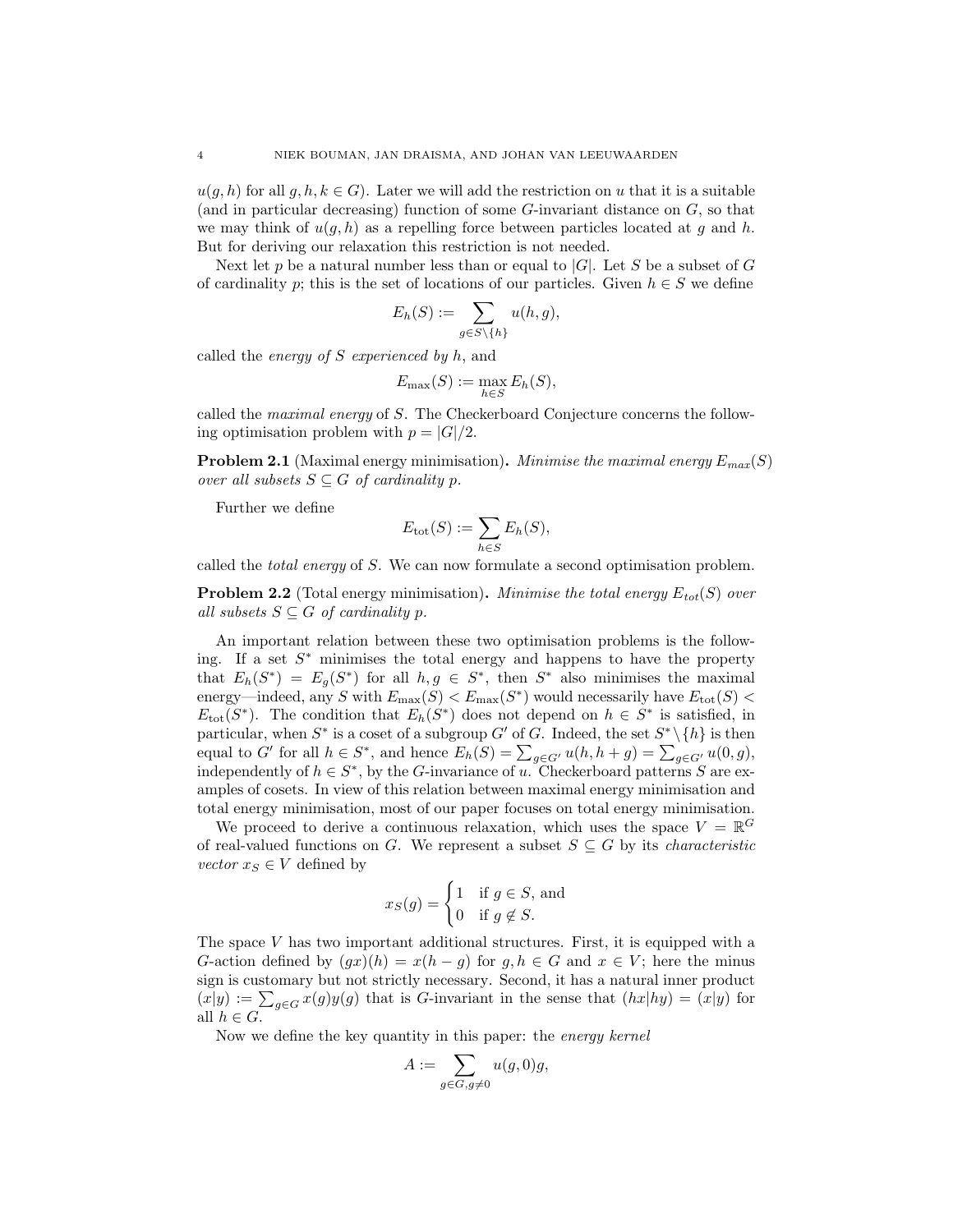which lives in the group algebra  $\mathbb{R}G$  and acts by a linear map on V:

$$
(Ax)(h) = \sum_{g \in G, g \neq 0} u(g, 0)x(h - g).
$$

Alternatively, one may think of A as the symmetric  $G \times G$ -matrix whose  $(q, h)$ -entry equals  $u(q, h)$ , and perhaps this conceptually simplifies the following computations.

For any subset  $S$  of  $G$  we have

$$
(x_S|Ax_S) = \sum_{h \in G} x_S(h)(Ax_S)(h) = \sum_{h \in S} (Ax_S)(h) = \sum_{h \in S} \sum_{g \in G, g \neq 0} u(g, 0)x_S(h - g)
$$
  
= 
$$
\sum_{h \in S} \sum_{g \in G, g \neq h} u(h - g, 0)x_S(g) = \sum_{h \in S} \sum_{g \in S, g \neq h} u(h - g, 0)
$$
  
= 
$$
\sum_{h \in S} \sum_{g \in S, g \neq h} u(h, g) = E_{\text{tot}}(x_S).
$$

Thus we have identified the total energy of a set S as the inner product of  $x_S$ with its image under the energy kernel. Moreover, if  $S$  has cardinality  $p$ , then  $x_S$ has the further properties  $(x_S|x_S) = (x_S|\mathbf{1}) = p$ , where 1 is the all-one vector in V. This motivates the following optimisation problem.

Problem 2.3 (Fractional energy minimisation). Minimise the "fractional total energy"  $(x|Ax)$  over all  $x \in V$  satisfying the constraints  $(x|x) = (x|1) = p$ .

Note that if we add the additional constraint that x be a  $0/1$ -vector, then this problem is just total energy minimisation. Thus a feasible solution of the relaxation can be thought of as a "fractional" solution to the original problem, though this is slight abuse of language for two reasons. First, the optimal solution to the problem just stated may very well have irrational coordinates, so that it is not a "fraction". Second, it may have coordinates that are not in the interval [0, 1], so that it cannot be "rounded" to an actual solution of the original problem. We could have added the additional constraint that all coordinates lie in that interval. This would have led to a more general quadratically constrained quadratic program. However, as we describe next, the formulation just given allows for a simple solution once the eigenvalues of A are known. But first we discuss an example to make all notions more concrete.

<span id="page-4-0"></span>**Example 2.4.** Let  $d = 2$  and  $n_1 = n_2 = 4$ , so that  $G = (\mathbb{Z}/4) \times (\mathbb{Z}/4)$ . We depict a vector  $x \in V$  as a  $4 \times 4$ -matrix of real numbers, with rows and columns labelled by the elements  $0, 1, 2, 3$  of  $\mathbb{Z}/4$  and entry  $x(k, l)$  at position  $(k, l)$ . Here is an example of the action of  $G$  on  $V$  ("shift 1 down and 2 to the right"):

$$
(1,2)\begin{bmatrix} 1 & 2 & 3 & 4 \\ 5 & 6 & 7 & 8 \\ 9 & 10 & 11 & 12 \\ 13 & 14 & 15 & 16 \end{bmatrix} = \begin{bmatrix} 15 & 16 & 13 & 14 \\ 3 & 4 & 1 & 2 \\ 7 & 8 & 5 & 6 \\ 11 & 12 & 9 & 10 \end{bmatrix}.
$$

In this case the Lee distance  $\delta$  on G is given by

$$
\delta((j,k),(l,m)) = |l-j| + |m-k|
$$

where |a| is the smallest non-negative integer in  $(a + 4\mathbb{Z}) \cup (-a + 4\mathbb{Z})$ . Define  $u(g, h) = \frac{1}{\delta(g, h)},$  so that particles situated at g and h repel each other with a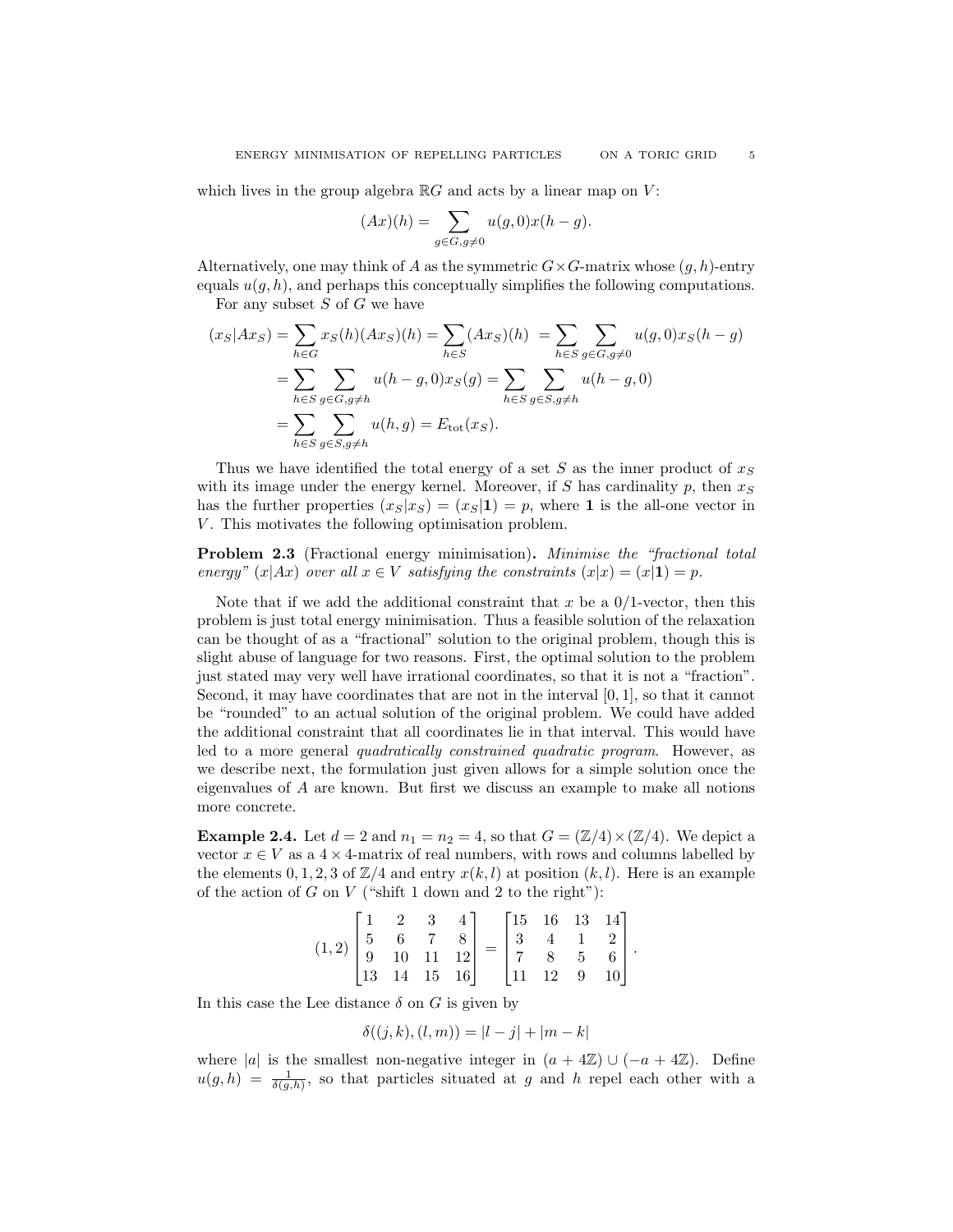force inverse proportional to the Lee distance between q and h. Take  $p = 4$  and  $S = \{(0, 0), (0, 1), (0, 2), (0, 3)\}.$  Then the energy kernel A satisfies, for instance,

$$
Ax_S = A \begin{bmatrix} 1 & 1 & 1 & 1 \\ 0 & 0 & 0 & 0 \\ 0 & 0 & 0 & 0 \\ 0 & 0 & 0 & 0 \end{bmatrix}
$$
  
= 
$$
\begin{bmatrix} 0+1+\frac{1}{2}+1 & 1+0+1+\frac{1}{2} & \frac{1}{2}+1+0+1 & 1+\frac{1}{2}+1+0 \\ 1+\frac{1}{2}+\frac{1}{3}+\frac{1}{2} & \frac{1}{2}+1+\frac{1}{2}+\frac{1}{3} & \frac{1}{3}+\frac{1}{2}+1+\frac{1}{2} & \frac{1}{2}+\frac{1}{3}+\frac{1}{2}+1 \\ \frac{1}{2}+\frac{1}{3}+\frac{1}{4}+\frac{1}{3} & \frac{1}{3}+\frac{1}{2}+\frac{1}{3}+\frac{1}{4} & \frac{1}{4}+\frac{1}{3}+\frac{1}{2}+\frac{1}{3} & \frac{1}{3}+\frac{1}{2}+\frac{1}{3}+\frac{1}{2} \end{bmatrix}
$$

,

and we find that  $(x|Ax)$  equals  $4(0+1+1/2+1) = 10$ , which is indeed the total energy of S. Note that one could represent A by a symmetric  $16 \times 16$ -matrix.

The geometric intuition behind what follows is that, to minimise  $(x|Ax)$  over the sphere defined by the constraints  $(x|x) = (x|1) = p$ , we have to maximise the component of x in the eigenspace of A corresponding to the smallest eigenvalue of A. Indeed, since A "is" a symmetric matrix, or, equivalently, a self-adjoint linear map with respect to  $(.).$ , we know beforehand that all of its eigenvalues on V are real. Nevertheless, to determine those eigenvalues it is convenient first to complexify V to  $V_{\mathbb{C}} := \mathbb{C} \otimes V = \mathbb{C}^G$ , because this allows us to simultaneously diagonalise all group elements  $g$  in their action on  $V$ . As a consequence, their linear combination A is then also diagonalised.

We use basic terminology from the representation theory of finite Abelian groups, for which we refer to [\[11,](#page-17-6) Part 1]. Since G is Abelian,  $V_{\mathbb{C}}$  splits as a direct sum of simultaneous eigenspaces of all  $g \in G$ , that is, we have

$$
V_{\mathbb C}=\bigoplus_{\chi\in G^\vee} V_\chi,
$$

where  $\chi$  runs over the set  $G^{\vee}$  of group homomorphisms  $(G, +) \to (\mathbb{C}, \cdot)$  (called the *character group* of G), and where  $V_{\chi}$  is the subspace of V defined as

$$
V_{\chi} := \{ v \in V_{\mathbb{C}} \mid gv = \chi(g)v \text{ for all } g \in G \}.
$$

Distinct  $V_{\chi}$  are orthogonal with respect to the complexification of (...) to a Hermitian inner product, and as  $V_{\mathbb{C}}$  is isomorphic to the *regular representation* of  $G$ , each  $V_\chi$  is one-dimensional. More explicitly, being a group homomorphism,  $\chi \in G^{\vee}$  is determined by its values  $\zeta_1, \ldots, \zeta_d$  on the generators  $(1, 0, \ldots, 0), \ldots, (0, \ldots, 0, 1)$  of G. Each  $\zeta_i$  is an  $n_i$ -th root of unity, and the space  $V_\chi$  is spanned by the element of  $V_{\mathbb{C}}$  whose value at  $(g_1, \ldots, g_d)$  equals  $\zeta_1^{-g_1} \cdots \zeta_d^{-g_d}$ . Note that this function is just the multiplicative inverse  $\chi^{-1}$  of  $\chi$ , which equals the complex conjugate  $\bar{\chi}$  since the  $\zeta_i$  lie on the unit circle.

Since  $A$  is a linear combination of the group elements, it acts by scalar multiplication on each  $V_{\chi}$ , and the scalar equals

$$
\lambda(\chi):=\sum_{g\neq 0} u(g,0)\chi(g).
$$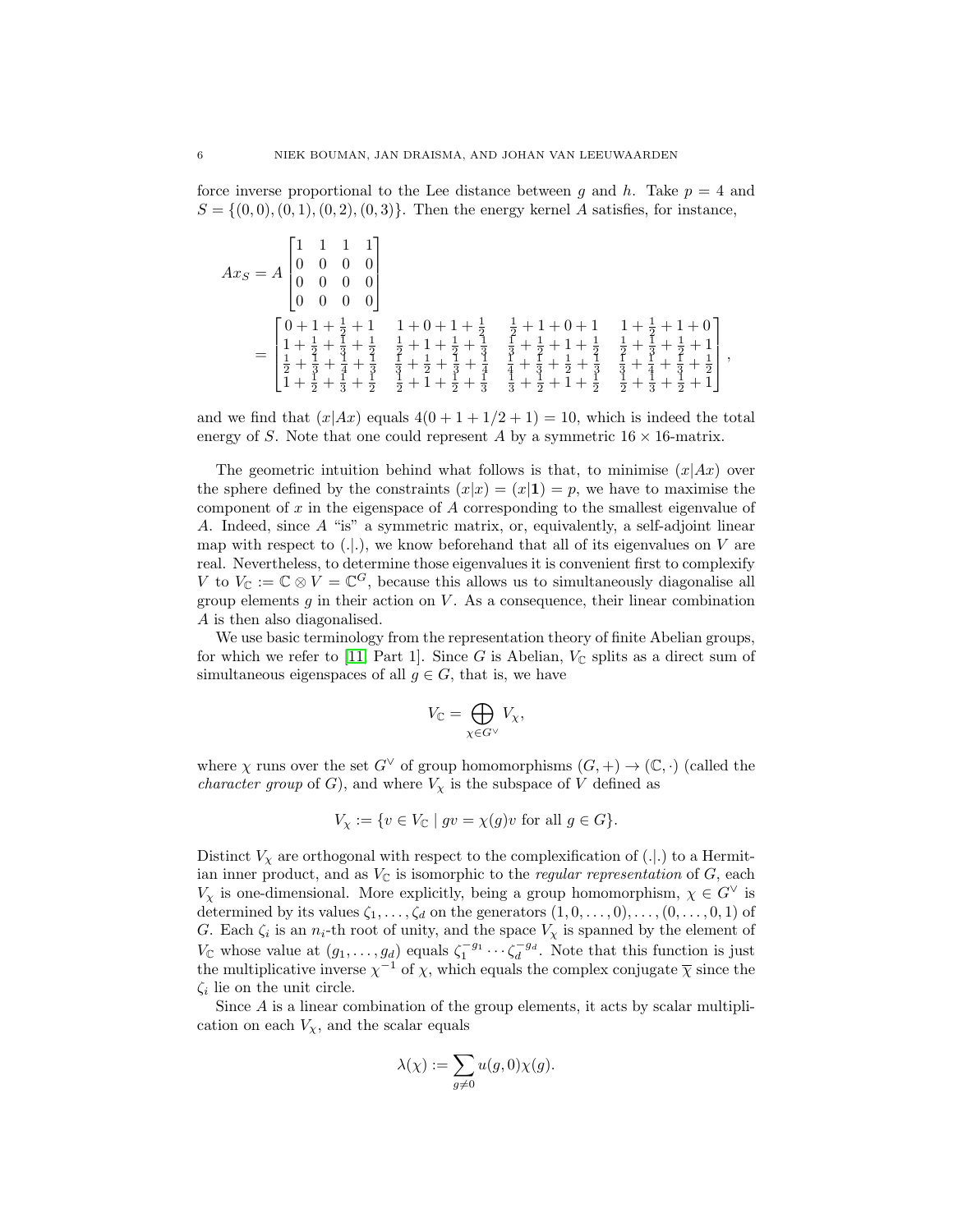Note that this is the (discrete) Fourier transform of the function  $G \to \mathbb{C}$ ,  $g \mapsto$  $u(q, 0)$ . As noted before, this is a real number, since

$$
\overline{\lambda(\chi)} = \sum_{g \neq 0} u(g,0)\overline{\chi(g)} = \sum_{g \neq 0} u(g,0)\chi(-g) = \lambda(\chi),
$$

where the second equality follows from the fact that  $\overline{\chi(g)} = \chi(g)^{-1} = \chi(-g)$ , and where we have used the symmetry and  $G$ -invariance of  $u$  in the last step. This computation also shows that  $\lambda(\overline{\chi})$  equals  $\lambda(\chi)$ . Thus the real vector space V splits as a direct sum

$$
V=\bigoplus_{\{\chi,\overline{\chi}\}}V_{\{\chi,\overline{\chi}\}}
$$

over unordered pairs of a character and its conjugate (which may coincide), where  $V_{\{x,\overline{X}\}}$  is the real space of real-valued vectors in the complex space  $V_x + V_{\overline{X}}$ . Here the direct sum is in fact orthogonal, each summand is one-dimensional or twodimensional according to  $\chi$  being real or non-real, and each summand has corresponding A-eigenvalue  $\lambda(\chi)$ . As a special case, the trivial character 1 sending every element of G to 1 is real, and the vector space  $V_{\{1\}}$  is spanned by the all-one vector 1. Now we can solve fractional energy minimisation as follows.

<span id="page-6-0"></span>**Proposition 2.5.** Let  $\lambda_{min}$  be the smallest value of  $\lambda(\chi)$  as  $\chi$  ranges over the nontrivial characters. Then the set of optimal solutions of fractional energy minimisation consists of all vectors of the form  $\frac{p}{|G|}\mathbf{1}+y$  where y belongs to the eigenspace of A in V with eigenvalue  $\lambda_{min}$ , is perpendicular to 1, and satisfies  $(y|y) = p - p^2/|G|$ .

Note that the condition that y be perpendicular to 1 is automatic if  $\lambda_{\min} < \lambda(1)$ , because eigenvectors corresponding to distinct eigenvalues are perpendicular. In this case the set of optimal solutions forms a sphere whose dimension equals the multiplicity of  $\lambda_{\min}$  minus one, embedded in the affine hyperplane where  $(x|1) = p$ . If  $\lambda_{\min}$  happens to equal  $\lambda(1)$ , then the dimension of that sphere of optimal solutions equals the multiplicity of  $\lambda_{\min}$  minus two.

*Proof.* Consider any feasible solution x. The condition  $(x|1) = p$  means that x can be written as  $\frac{p}{|G|}$ **1** plus y with y in the direct sum of all  $V_{\{\chi,\overline{\chi}\}}$  with  $\chi$  non-trivial. The condition that  $(x|x) = p$  translates in the above condition on the norm of y. Let  $y_{\{\chi,\overline{\chi}\}}$  be the component of y in  $V_{\{\chi,\overline{\chi}\}}$ . Then, by orthogonality,

$$
(x|Ax) = \left(\frac{p}{|G|}\mathbf{1} + y|A\left(\frac{p}{|G|}\mathbf{1} + y\right)\right) = \lambda(\mathbf{1})\frac{p^2}{|G|} + \sum_{\{\chi,\overline{\chi}\}\text{ non-trivial}} \lambda(\chi) ||y_{\{\chi,\overline{\chi}\}}||^2.
$$

For this expression to be minimal among all y with squared norm  $p - p^2/|G|$  it is necessary and sufficient that all components  $y_{\{\chi,\overline{\chi}\}}$  for which  $\lambda(\chi)$  is not equal to  $\lambda_{\min}$  are zero. This proves the proposition.

**Example 2.6** (Continuation of Example [2.4\)](#page-4-0). In this case a character  $\chi \in G^{\vee}$  is determined by its values  $\zeta_1 := \chi(1,0)$  and  $\zeta_2 := \chi(0,1)$ , and these complex numbers must satisfy  $\zeta_1^4 = \zeta_2^4 = 1$ . Conversely, any such pair determines a character, which maps the pair  $(g_1, g_2) \in (\mathbb{Z}/4)^2$  to  $\zeta_1^{g_1} \zeta_2^{g_2}$ . The eigenvalue  $\lambda(1, i)$  of A equals (reading elements row-wise)

$$
(0+i-\frac{1}{2}-i) + (1+\frac{i}{2}-\frac{1}{3}-\frac{i}{2}) + (\frac{1}{2}+\frac{i}{3}-\frac{1}{4}-\frac{i}{3}) + (1+\frac{i}{2}-\frac{1}{3}-\frac{i}{2}) = \frac{13}{12}.
$$

The eigenvalues of the energy kernel A are as follows.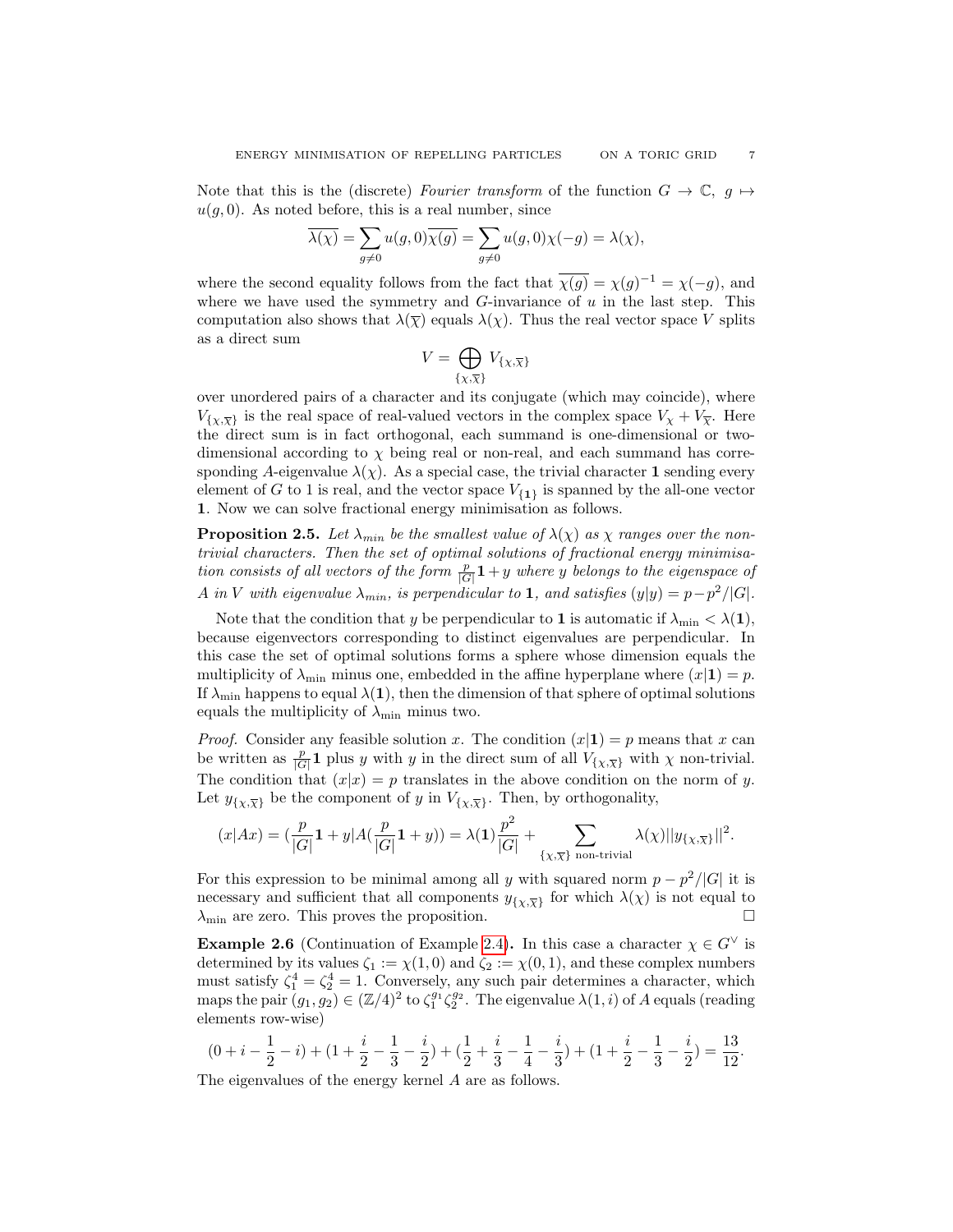|    |                                      | $\Omega$ |                 |       |     |  |  |  |  |
|----|--------------------------------------|----------|-----------------|-------|-----|--|--|--|--|
|    | $12 \cdot \lambda(\zeta_1, \zeta_2)$ |          | İ.              |       |     |  |  |  |  |
|    |                                      | 103      | $1\overline{3}$ | -9    | 13  |  |  |  |  |
|    |                                      | 13       | $-9$            | $-19$ | -9  |  |  |  |  |
| С1 |                                      | -9       | $-19$           | $-25$ | -19 |  |  |  |  |
|    |                                      | 13       | $-9$            | $-19$ | -9  |  |  |  |  |

This shows that  $\lambda(1,1)$  is the maximal eigenvalue, with a one-dimensional eigenspace spanned by 1; and  $\lambda(-1, -1)$  is the minimal eigenvalue, with a one-dimensional eigenspace spanned by

$$
z = ((g_1, g_2) \mapsto (-1)^{g_1} \cdot (-1)^{g_2}) = \begin{bmatrix} 1 & -1 & 1 & -1 \\ -1 & 1 & -1 & 1 \\ 1 & -1 & 1 & -1 \\ -1 & 1 & -1 & 1 \end{bmatrix}.
$$

Hence fractional energy minimisation has two optimal solutions (forming a zerodimensional sphere). For  $p = 4$  these are  $\frac{1}{4}$ **1**  $\pm \frac{\sqrt{3}}{4}z$ . Both of these have coordinates in  $[0, 1]$ , but neither of these is integral or even rational. Of course, a brute-force computer search over all configurations of  $p = 4$  particles on G is possible in this case. Such a search reveals that, up to translations, the following three characteristic vectors are the ones minimising the total energy:

|  |  | $\begin{bmatrix} 1 & 0 & 1 & 0 \end{bmatrix}$ $\begin{bmatrix} 1 & 0 & 0 & 0 \end{bmatrix}$ |                                               |  |                                                                                                                                                                                                                                               | $\begin{bmatrix} 1 & 0 & 0 & 0 \end{bmatrix}$ |  |  |
|--|--|---------------------------------------------------------------------------------------------|-----------------------------------------------|--|-----------------------------------------------------------------------------------------------------------------------------------------------------------------------------------------------------------------------------------------------|-----------------------------------------------|--|--|
|  |  |                                                                                             |                                               |  | $\begin{bmatrix} 0 & 0 & 0 & 0 \\ 0 & 1 & 0 & 1 \\ 0 & 0 & 0 & 0 \end{bmatrix}, \begin{bmatrix} 0 & 0 & 1 & 0 \\ 1 & 0 & 0 & 0 \\ 0 & 0 & 1 & 0 \end{bmatrix}, \begin{bmatrix} 0 & 1 & 0 & 0 \\ 0 & 0 & 0 & 1 \\ 0 & 0 & 1 & 0 \end{bmatrix}$ |                                               |  |  |
|  |  |                                                                                             |                                               |  |                                                                                                                                                                                                                                               |                                               |  |  |
|  |  |                                                                                             | $\begin{bmatrix} 0 & 0 & 1 & 0 \end{bmatrix}$ |  |                                                                                                                                                                                                                                               | $\begin{bmatrix} 0 & 0 & 1 & 0 \end{bmatrix}$ |  |  |

Note that the first two are each other's images under swapping rows and columns, and that they represent the cyclic subgroups of G generated by  $(2,1)$  and  $(1,2)$ , respectively. The last one is not a coset of a subgroup, but still has the property that the energies experienced by all particles are the same. This means that these configurations also minimise the maximal energy. We conclude that for  $p = 4$  the optimal solution to the fractional energy minimisation problem has little bearing on the original discrete optimisation problem, and it would be very interesting to find a strengthening of our relaxation that does give the optimal solutions for  $p = 4$ .

On the other hand, consider now  $p = 8 = |G|/2$ . Then the optimal solutions for fractional energy minimisation are  $\frac{1}{2}$ **1**  $\pm$   $\frac{1}{2}$ *z*, and these are exactly the characteristic vectors of the two checkerboard patterns. Since fractional energy minimisation is a relaxation of total energy minimisation, this proves that the checkerboard patterns also minimise total energy  $E_{\text{tot}}$ . And since they are cosets of a subgroup, the argument given after the introduction of  $E_{\text{tot}}$  shows that the checkerboard patterns are also the (unique) minimisers of  $E_{\text{max}}$ . We have thus *proved* our first instance of the Checkerboard Conjecture. In the following three sections we follow exactly the same strategy: we determine the minimal eigenvalue of the energy kernel to determine the optimal solutions of fractional energy minimisation, and when these are the checkerboard patterns, then we are done. This works in quite a number of cases—in particular, when each  $n_i$  is either two or a multiple of four, see Section [5](#page-11-0) but not in general, see Section [6.](#page-15-0)

We conclude this section by relating our techniques and results to existing literature on energy minimisation. The most relevant reference is [\[4\]](#page-17-3), which is primarily concerned with energy minimisation of repelling particles on high-dimensional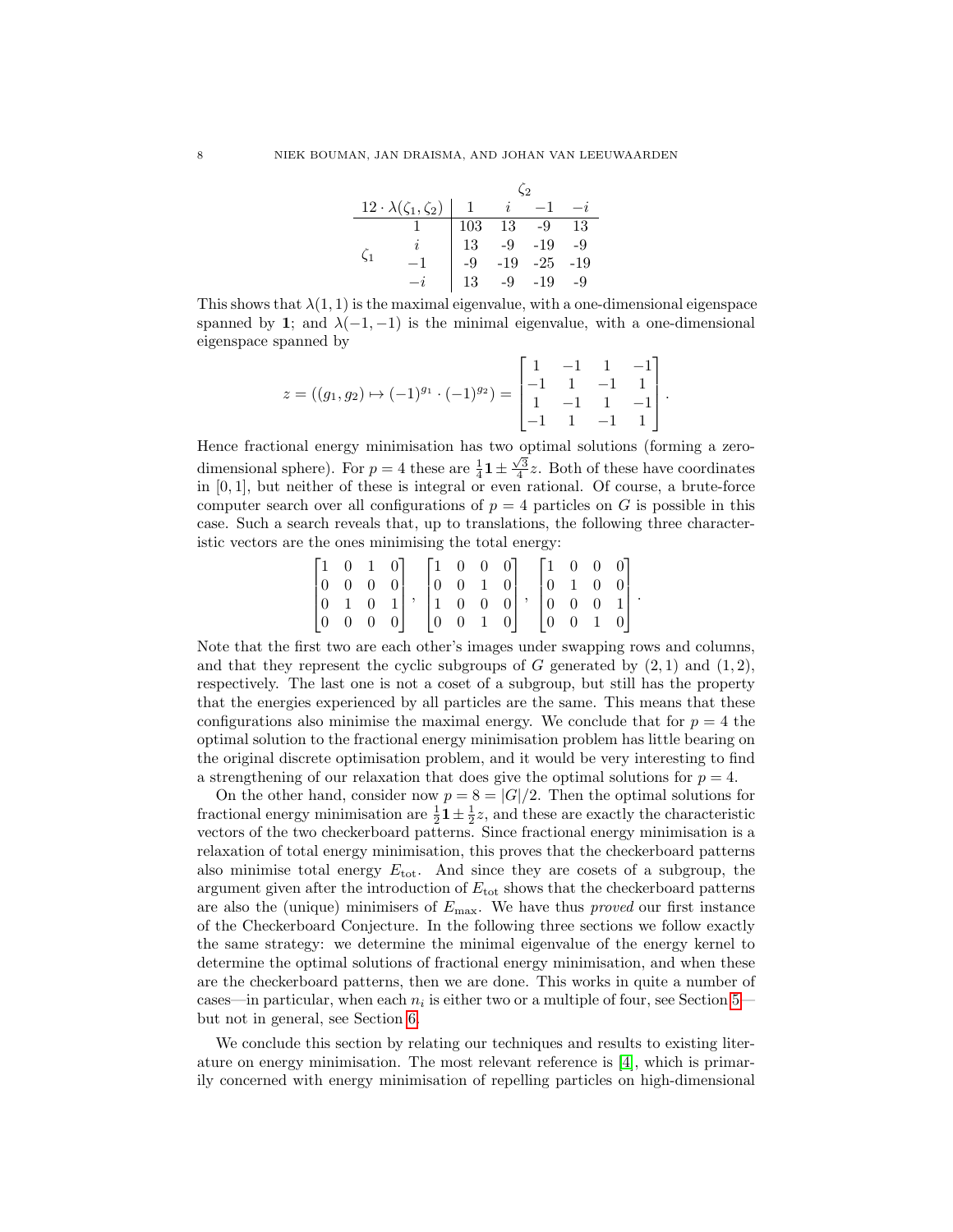spheres. There are close parallels between our approach and the techniques there. In particular, both papers make essential use of the representation theory of the natural symmetry group of the problem. In our case this is the group  $G$  itself, while in the spherical case it is the orthogonal group. The fact that  $G$  is Abelian (and hence diagonalisable) makes the representation theory much easier than that required for the spherical problem. On the other hand, there are also important distinctions. First of all, [\[4\]](#page-17-3) makes essential use of the fact that the symmetry group acts distance-transitively, while our group  $G$  acts only simply transitively on itself. Second, while [\[4\]](#page-17-3) deals with continuous optimisation problems, our optimisation problem is inherently of a discrete nature. It could be strengthened into a continuous problem by letting  $\frac{n_1\cdots n_d}{2}$  particles move on the continuous torus  $\mathbb{R}^d/(n_1\mathbb{Z}\times\cdots\times n_d\mathbb{Z})$ . If the energy-minimising configurations for that problem are (unique up to translation and) equal to our checkerboard configurations, then that implies our results (provided that one uses the 1-norm, which is the continuous analogue of the Lee distance). It would be interesting to know if the techniques from [\[4\]](#page-17-3) can be used to prove such a stronger statement. Note that the pre-image in  $\mathbb{R}^d$  of the particles' positions form a periodic set. The paper [\[4\]](#page-17-3) does discuss optimisation problems for such sets, but in the context where the lattice of periodicity is allowed to vary, as well. In our case, the lattice is fixed to  $n_1\mathbb{Z} \times \cdots \times n_d\mathbb{Z}$ .

Our minimisation problem is also reminiscent of certain instances of the quadratic assignment problem that are studied in [\[3\]](#page-17-7). In that paper it is proved that the class of those instances is NP-complete. In view of this, minimality of checkerboard configurations is an interesting result. On the other hand, in [\[3\]](#page-17-7) the corresponding maximisation problem is proved to be solvable in polynomial time. In our setting, this would correspond to taking for  $u$  some *increasing* function of the distance, which has an interpretation in terms of *attracting* particles rather than repelling ones. This problem, in turn, resembles the problem of how to build an optimal *city* [\[2\]](#page-17-8). Our attention, however, is focused entirely on the setting where  $u$  is some decreasing function of the Lee distance.

## 3. The one-dimensional case

<span id="page-8-0"></span>The first special case that we consider is the one-dimensional toric grid. That is, we consider  $G = (\mathbb{Z}/n)$ , with n a positive integer, and define a graph on G by connecting elements that differ by  $\pm 1$ . One can think of this as n equally spaced points on a circle. Further we define the function  $u : G \times G \setminus \Delta \to \mathbb{R}_+$ as  $u(g, h) := f(\delta(g, h))$ , where  $\delta(g, h)$  denotes the Lee distance between g and h and  $f : \mathbb{R}_+ \to \mathbb{R}_+$  is a decreasing strictly convex function. In [\[5\]](#page-17-9) the continuous problem of letting particles move on a circle is considered and it is shown that total energy is minimised if and only if the particles are equally spaced. This validates the Checkerboard Conjecture for this special case.

The proof in [\[5\]](#page-17-9) is based on a direct comparison between the total energy in the configuration with equally spaced particles (i.e. the checkerboard configuration and its translations) and the total energy in any other configuration. To get a better feeling for the technique of Section [2](#page-2-0) we now assume  $f(x) = x^{-1}$  and prove that fractional energy is uniquely minimised as well by the checkerboard vectors. That is, we will prove the following result.

<span id="page-8-1"></span>**Theorem 3.1.** Assume that n is a multiple of 2. Then the fractional energy  $(x|Ax)$ over all  $x \in V = \mathbb{R}^G$  with  $(x|x) = (x|1) = n/2$  is minimised by the characteristic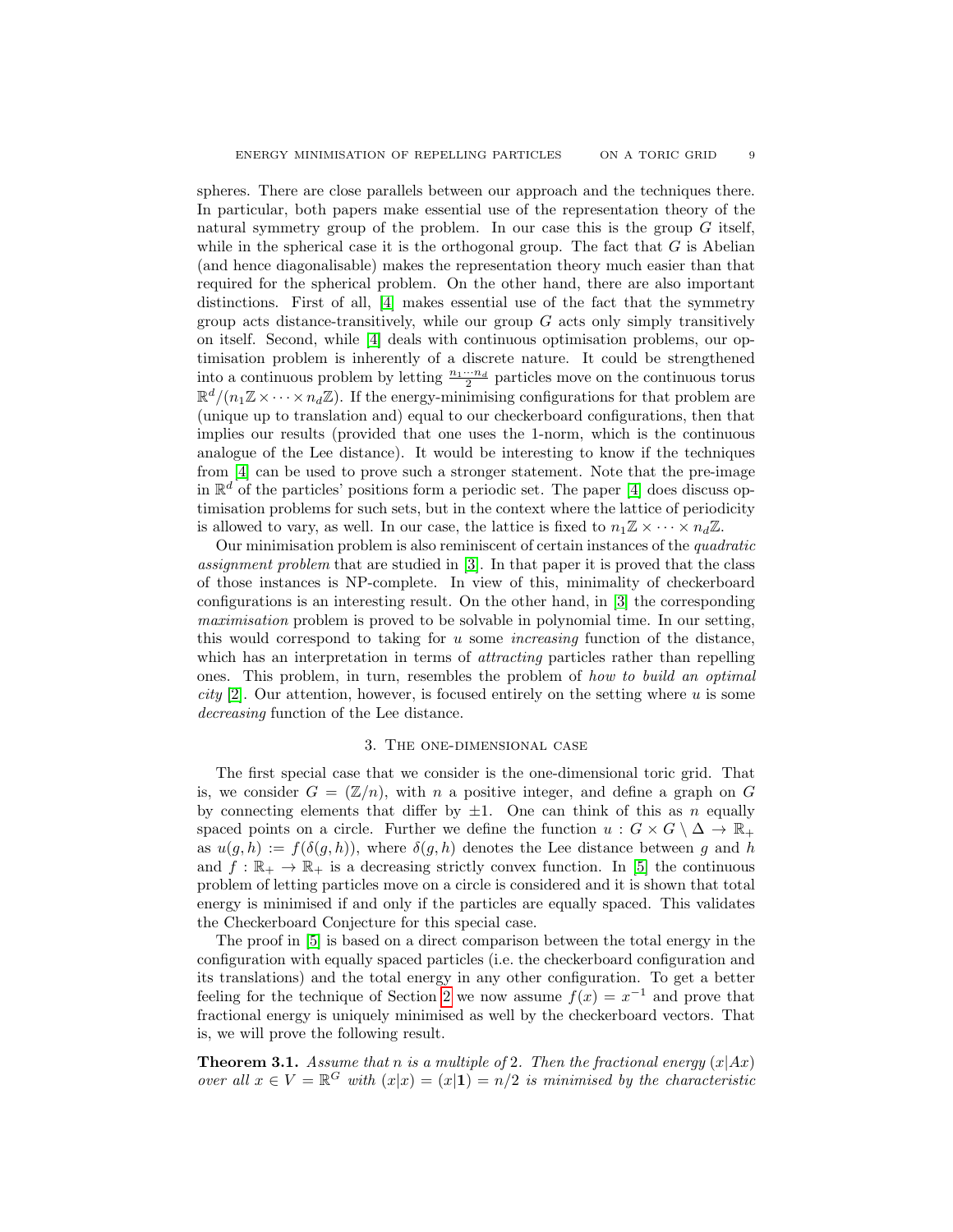vectors  $x_{S_{even}}$  and  $x_{S_{odd}}$  of the checkerboard configurations

$$
S_{even/odd} := \{ g \in G \mid g \text{ even/odd} \},
$$

and only by these. As a consequence, both the total energy and the maximal energy among all subsets  $S \subseteq G$  with  $|S| = n/2$  are uniquely minimised by  $S_{even}$  and  $S_{odd}$ .

By Proposition [2.5](#page-6-0) we know that set of optimal solutions of the fractional energy minimisation problem is determined by the smallest eigenvalue of the energy kernel A. As discussed in Section [2](#page-2-0) the eigenvalues are functions on the dual group  $G^{\vee} = C_n$ , with  $C_n$  the group of complex n-th roots of unity. And the fractional energy is uniquely minimised by the checkerboard vectors if the eigenvalue has a unique minimum at  $-1$ , which lives in  $G^{\vee}$  as n is even. Thus the following proposition implies Theorem [3.1](#page-8-1)

**Proposition 3.2.** The function  $\lambda: G^{\vee} \to \mathbb{R}$ ,

$$
\lambda(\chi)=\sum_{g\neq 0}\delta(g,0)^{-1}\chi^g
$$

has a unique minimum at  $\chi = -1$ .

Proof. As *n* is even we can write

$$
\lambda(\chi) = \sum_{k=1}^{n/2-1} \frac{1}{k} (\chi^{-k} + \chi^{k}) + \frac{2}{n} \chi^{n/2}.
$$

Now note that the *n* elements of the group  $C_n$  can be represented by  $e^{2\pi i j/n}$  for  $j \in \mathcal{J} = \{0, \ldots, n-1\}$ . With a slight abuse of notation we can thus write

$$
\lambda(j) = \sum_{k=1}^{n/2-1} \frac{1}{k} 2 \cos(\frac{2\pi jk}{n}) + \frac{2}{n} (-1)^j.
$$

So, we need to prove that  $\operatorname{argmin} \lambda(j) = \frac{n}{2}$ .

For this first define  $\kappa(x):[0,n)\to\mathbb{R}$  by

$$
\kappa(x) = \Re \Big[ \sum_{k=1}^{n/2-1} \frac{1}{k} 2 \cos(\frac{2\pi xk}{n}) + \frac{2}{n} (-1)^x \Big].
$$

Now note that all eigenvalues are real numbers, so  $\kappa(j) = \lambda(j)$  for all  $j \in \mathcal{J}$ . Hence,  $\operatorname{argmin} \kappa(x) = \frac{n}{2}$  implies  $\operatorname{argmin} \lambda(j) = \frac{n}{2}$ .

To prove this let us look at the derivative of  $\kappa(x)$ . Differentiating  $\kappa(x)$  we get

$$
\kappa'(x) = \frac{-4\pi}{n} \sum_{k=1}^{n/2-1} \sin(\frac{2\pi xk}{n}) - \frac{2\pi}{n} \sin(x\pi).
$$

To simplify this expression note that

$$
\sum_{k=1}^{m} \sin(kx) = \frac{\cos(\frac{x}{2}) - \cos((m + \frac{1}{2})x)}{2\sin(\frac{x}{2})},
$$

as can be proved using the Prosthaphaeresis formulas.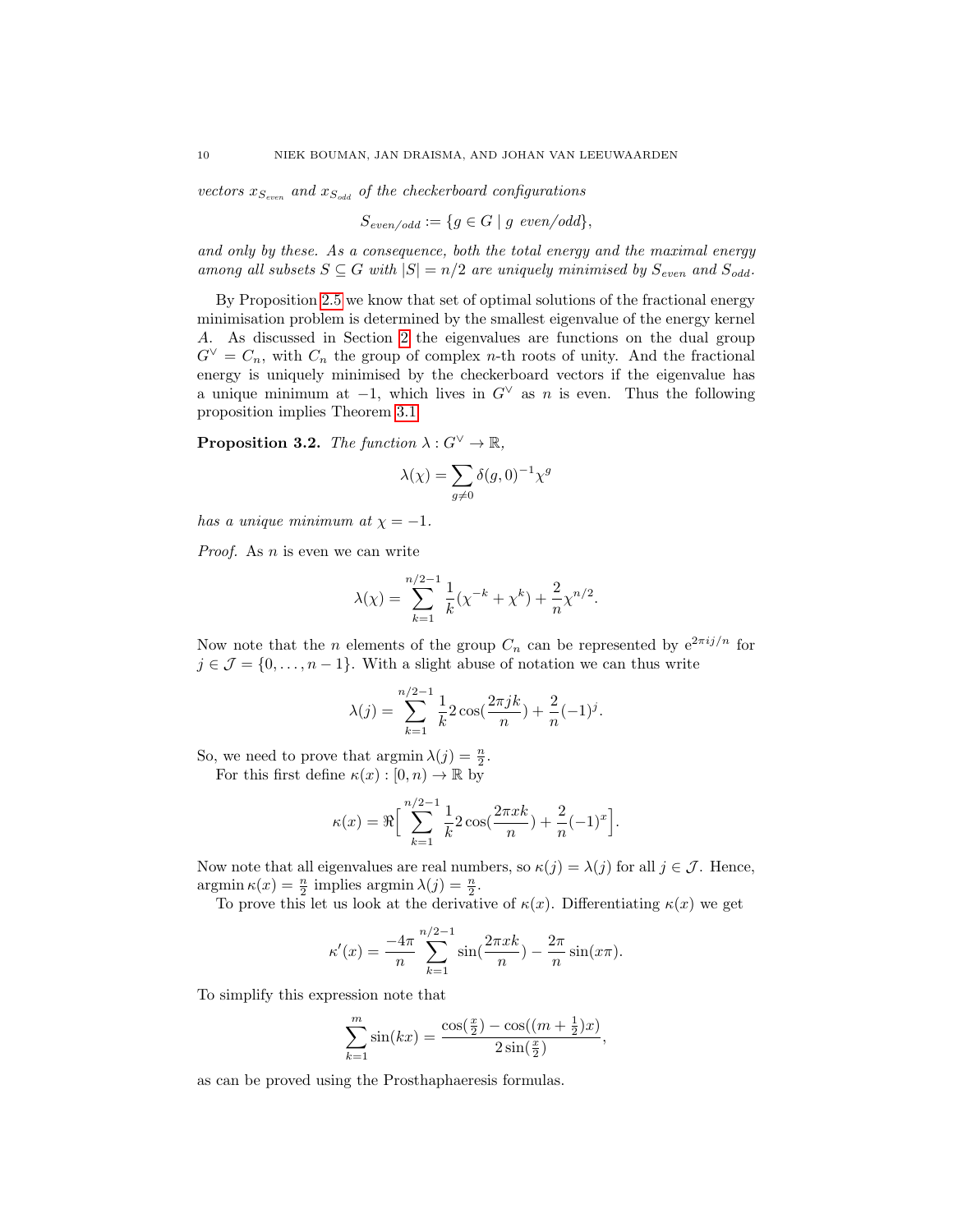We thus find

$$
\kappa'(x) = \frac{-4\pi}{n} \frac{\cos(\frac{\pi x}{n}) - \cos(\frac{(n-1)\pi x}{n})}{2\sin(\frac{\pi x}{n})} - \frac{2\pi}{n} \sin(\pi x)
$$
  
\n
$$
= \frac{-4\pi}{n} \frac{\cos(\frac{\pi x}{n}) - (\cos(\pi x)\cos(\frac{\pi x}{n}) + \sin(\pi x)\sin(\frac{\pi x}{n}))}{2\sin(\frac{\pi x}{n})} - \frac{2\pi}{n} \sin(\pi x)
$$
  
\n
$$
= \frac{2\pi}{n} (\cos(\pi x) - 1) \frac{\cos(\frac{\pi x}{n})}{\sin(\frac{\pi x}{n})}.
$$

Hence,  $\kappa'(x) \leq 0$  for  $x \in (0, \frac{n}{2})$  and  $\kappa'(x) \geq 0$  for  $x \in (\frac{n}{2}, n)$ . Further, by l'Hôpital's rule,  $\lim_{x\to 0} \kappa'(x) = 0$ . Also,  $\kappa'(x) < 0$  for  $x \in (\frac{n}{2} - 1, \frac{n}{2})$  and  $\kappa'(x) > 0$  for  $x \in (\frac{n}{2}, \frac{n}{2} + 1)$ . Thus  $\kappa(x)$  has a unique minimum at  $x^* = \frac{n}{2}$ , which completes the  $\Box$  proof.

# 4. The Hamming cube

<span id="page-10-0"></span>In the previous section we considered the one-dimensional toric grid with an arbitrary number of points. In this section we consider the d-dimensional toric grid, but now we will assume that the grid has size two in all dimensions. That is, we consider  $G := \prod_{i=1}^d (\mathbb{Z}/2) = \{0,1\}^d$ . Further we define a graph on G by connecting two elements if they differ by  $(0, \ldots, 0, 1, 0, \ldots, 0)$  for some position of the 1. One can think of this graph as the d-dimensional unit hypercube; the corners of this hypercube are the points of the toric grid. In fact, one should construct a d-torus from the d-dimensional hypercube, but this only connects corners that are connected already, as our grid has size two in every dimension.

Let  $f : \mathbb{Z}_+ \to \mathbb{R}_+$  be such that its m-th forward difference has sign  $(-1)^m$ , i.e., we assume that

$$
(1) \qquad \qquad (-1)^m \Delta^m[f](x) > 0
$$

for all  $x \in \mathbb{Z}_+$ . Here  $\Delta$  denotes the forward difference,  $\Delta[f](x) = f(x+1) - f(x)$ .

We now define the function  $u : G \times G \setminus \Delta \to \mathbb{R}_+$  as  $u(g, h) := f(\delta(g, h)),$  where  $\delta(q, h)$  denotes the Lee distance between g and h. We will validate the Checkerboard Conjecture for this case. That is, we will prove the following theorem.

<span id="page-10-1"></span>**Theorem 4.1.** The fractional energy  $(x|Ax)$  over all  $x \in V = \mathbb{R}^G$  with  $(x|x) =$  $(x|1) = |G|/2 = 2^{d-1}$  is minimised by the characteristic vectors  $x_{S_{even}}$  and  $x_{S_{odd}}$  of the checkerboard configurations

$$
S_{even/odd} := \{(g_1, \ldots, g_d) \in G \mid \sum_i g_i \text{ even/odd}\},
$$

and only by these. As a consequence, both the total energy and the maximal energy among all subsets  $S \subseteq G$  with  $|S| = 2^{d-1}$  are uniquely minimised by  $S_{even}$  and  $S_{odd}$ .

To prove Theorem [4.1](#page-10-1) we again capitalise on Proposition [2.5](#page-6-0) and determine the smallest eigenvalue of the energy kernel A. As the toric grid has size two in all dimensions we know by the discussion in Section [2](#page-2-0) that the eigenvalues are functions of the dual group  $G^{\vee} = \{-1,1\}^d$ . We further know that the fractional energy is minimised by the checkerboard vectors if the eigenvalue has a unique minimum at  $(-1, \ldots, -1) \in G^{\vee}$ . This we prove in the following proposition, which thus implies Theorem [4.1.](#page-10-1)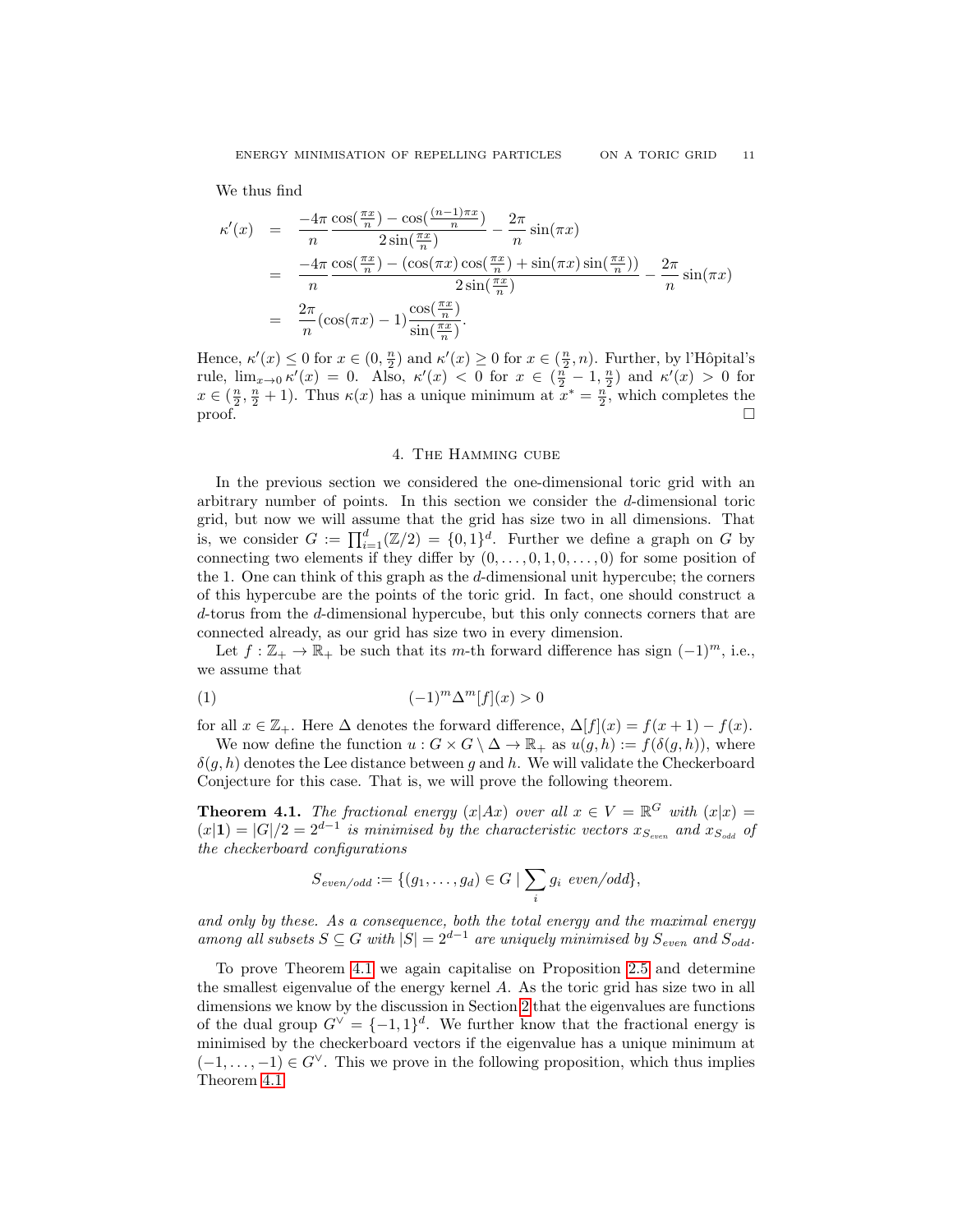**Proposition 4.2.** The function  $\lambda: G^{\vee} \to \mathbb{R}$ ,

$$
\lambda(\chi) = \sum_{g \neq 0} f(\delta(g, 0)) \prod_{i=1}^d \chi_i^{g_i}
$$

has a unique minimum at  $\chi = (-1, \ldots, -1)$ .

*Proof.* Because of symmetry it suffices to prove that if  $\chi, \tilde{\chi} \in \{-1, 1\}^d$  are characters that differ only in the first position, where  $\chi_1 = 1, \tilde{\chi}_1 = -1$ , then  $\lambda(\chi) > \lambda(\tilde{\chi})$ . We therefore compute

$$
\lambda(\chi) - \lambda(\tilde{\chi}) = \sum_{g \neq 0} f(\delta(g, 0))(1 - (-1)^{g_1}) \chi_2^{g_2} \cdots \chi_d^{g_d}
$$
  
= 
$$
2 \sum_{g = (g_2, \dots, g_d)} f(\delta(g, 0) + 1) \chi_2^{g_2} \cdots \chi_d^{g_d}.
$$

Writing q for the number of ones among the  $\chi_2, \ldots, \chi_d$  and using dummy l for the number of indices j with  $\chi_j = g_j = 1$  and dummy k for the number of indices j with  $\chi_j = -1$  and  $g_j = 1$  the above expression equals

$$
2\sum_{l=0}^{q} {q \choose l} \sum_{k=0}^{d-1-q} f(l+k+1) {d-1-q \choose k} (-1)^k
$$
  
= 
$$
2\sum_{l=0}^{q} {q \choose l} (-1)^{d-1-q} (\Delta^{d-1-q} f)(l+1)
$$
  
> 0;

where the last inequality follows from the conditions on  $f$  and the last equality follows from the well-known formula

$$
\Delta^{m}[f](x) = \sum_{k=0}^{m} {m \choose k} (-1)^{m+k} f(x+k);
$$

see for instance [\[10,](#page-17-10) page 203, equation 1a]. This proves the proposition.  $\Box$ 

### 5. Multiples of four

<span id="page-11-0"></span>In this section we prove our strongest result about the Checkerboard Conjecture, concerning  $(n_1 \cdots n_d)/2$  particles on the Abelian group  $G = (\mathbb{Z}/n_1\mathbb{Z}) \times \cdots \times (\mathbb{Z}/n_d\mathbb{Z})$ when each  $n_i$  is either two or a multiple of four. Define a graph on  $G$  by connecting two elements if they differ by  $\pm (0, \ldots, 0, 1, 0, \ldots, 0)$  for some position of the 1. The Lee distance is the shortest-path distance between  $q, h \in G$  in that graph, and denoted by  $\delta(g, h)$ . The energy will be measured with a function  $f : \mathbb{R}_+ \to \mathbb{R}_+$  that we assume to be (strictly) *completely monotonic*, i.e.,  $C^{\infty}$  and with  $(-1)^k f^{(k)}(x)$ 0 for all  $x \in \mathbb{R}_+$  and for all k.

**Remark 5.1.** Typical examples of completely monotonic f are  $f(x) = x^{-\alpha}$  for  $\alpha$  a positive real number. These functions appear prominently in the paper [\[4\]](#page-17-3), as well. Moreover, as mentioned in the introduction, these function generalise the inverse square law in physics, and describe the path loss for electromagnetic waves.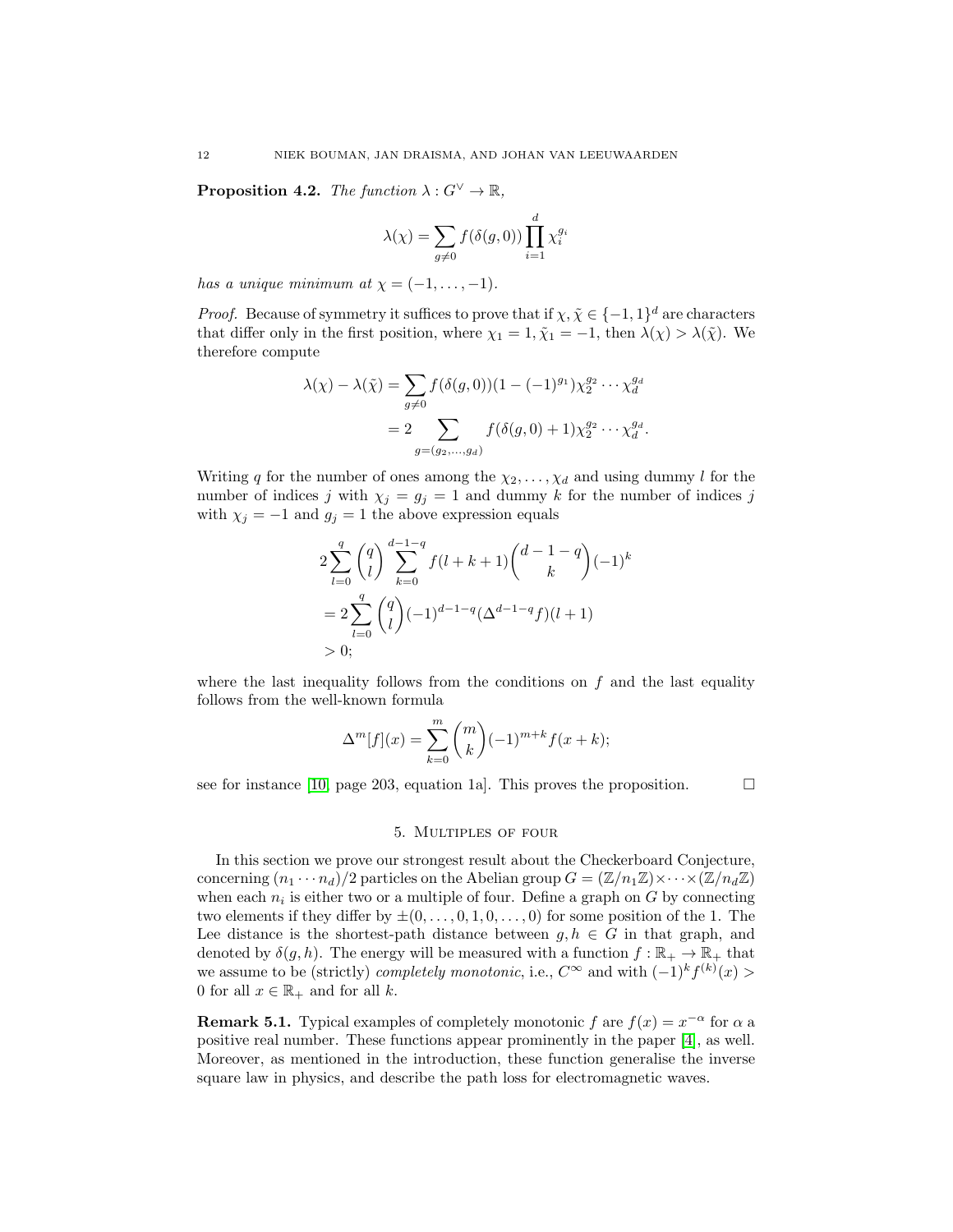**Remark 5.2.** Note that if  $g : \mathbb{R}_+ \to \mathbb{R}_+$  is completely monotonic, then so is  $-\Delta g$ , because

$$
(-1)^{k}(-\Delta g)^{(k)}(x) = (-1)^{k}(g^{(k)}(x) - g^{(k)}(x+1)) = (-1)^{k+1} \int_{x}^{x+1} g^{(k+1)}(t)dt > 0
$$

for all  $x > 0$ . Iterating, we find that  $(-\Delta)^k g$  is a positive function, so that the restriction of g to  $\mathbb{Z}_+$  satisfies the condition on f. In particular, Theorem [4.1](#page-10-1) implies the special case of the upcoming Theorem [5.3](#page-12-0) where all  $n_i$  are equal to 2.

Define the function  $u : G \times G \setminus \Delta \to \mathbb{R}_+$  as  $u(g, h) := f(\delta(g, h))$ . The maximal energy  $E_{\text{max}}$ , the total energy  $E_{\text{tot}}$ , the energy kernel A, and the fractional energy are defined using this function u.

<span id="page-12-0"></span>**Theorem 5.3.** Assume that each of  $n_1, \ldots, n_d$  is either 2 or a multiple of 4. Then the fractional energy  $(x|Ax)$  over all  $x \in V = \mathbb{R}^G$  with  $(x|x) = (x|1) = |G|/2$  is minimised by the characteristic vectors  $x_{S_{even}}$  and  $x_{S_{odd}}$  of the checkerboard configurations

$$
S_{even/odd} := \{ (j_1, \ldots, j_d) \mid \sum_i j_i \text{ even/odd} \},
$$

and only by these. As a consequence, both the total energy and the maximal energy among all subsets  $S \subseteq G$  with  $|S| = |G|/2$  are uniquely minimised by  $S_{even}$  and  $S_{odd}$ .

By Proposition [2.5](#page-6-0) it suffices to find the smallest eigenvalue of the energy kernel A. Recall that the eigenvalues are functions on the dual group  $G^{\vee}$ , which in our present setting we may identify with  $G^{\vee} = C_{n_1} \times \cdots \times C_{n_d}$ , where  $C_a$  is the group of complex a-th roots of unity. Since all  $n_i$  are even,  $G^{\vee}$  contains the real character  $-1 = (-1, \ldots, -1)$ , with character space  $V_{\{-1\}}$  spanned by the vector z defined by  $z(j_1, \ldots, j_d) = (-1)^{j_1 + \ldots + j_d}$ . The checkerboard configurations have characteristic vectors  $\frac{1}{2}$ **1**  $\pm$   $\frac{1}{2}$ *z*. Thus the following proposition implies Theorem [5.3.](#page-12-0)

<span id="page-12-1"></span>**Proposition 5.4.** The function  $G^{\vee} \to \mathbb{R}$  sending  $\chi$  to

$$
\sum_{g\neq 0} f(\delta(g,0))\chi(g)
$$

has a unique minimum at  $(-1, \ldots, -1)$ .

Proof. The completely monotonic function f can be written as

$$
f(x) = \int_0^\infty e^{-xt} \mathrm{d}\alpha(t),
$$

where  $\alpha$  is non-decreasing and the integral converges for  $0 < x < \infty$  (for this theorem of Bernstein see [\[12,](#page-17-11) Chapter IV, Theorem 12b]). Thus, after interchanging integral and (finite) sum the function that we seek to minimise is seen to equal

$$
\chi \mapsto \int_0^\infty \left( \sum_{g \neq 0} e^{-\delta(g,0)t} \chi(g) \right) d\alpha(t).
$$

For this function to have a unique minimum at  $\chi = (-1, \ldots, -1)$  it suffices that for each fixed  $t > 0$  the function

$$
G^{\vee} \to \mathbb{R}, \ \chi \mapsto \sum_{g \neq 0} e^{-\delta(g,0)t} \chi(g)
$$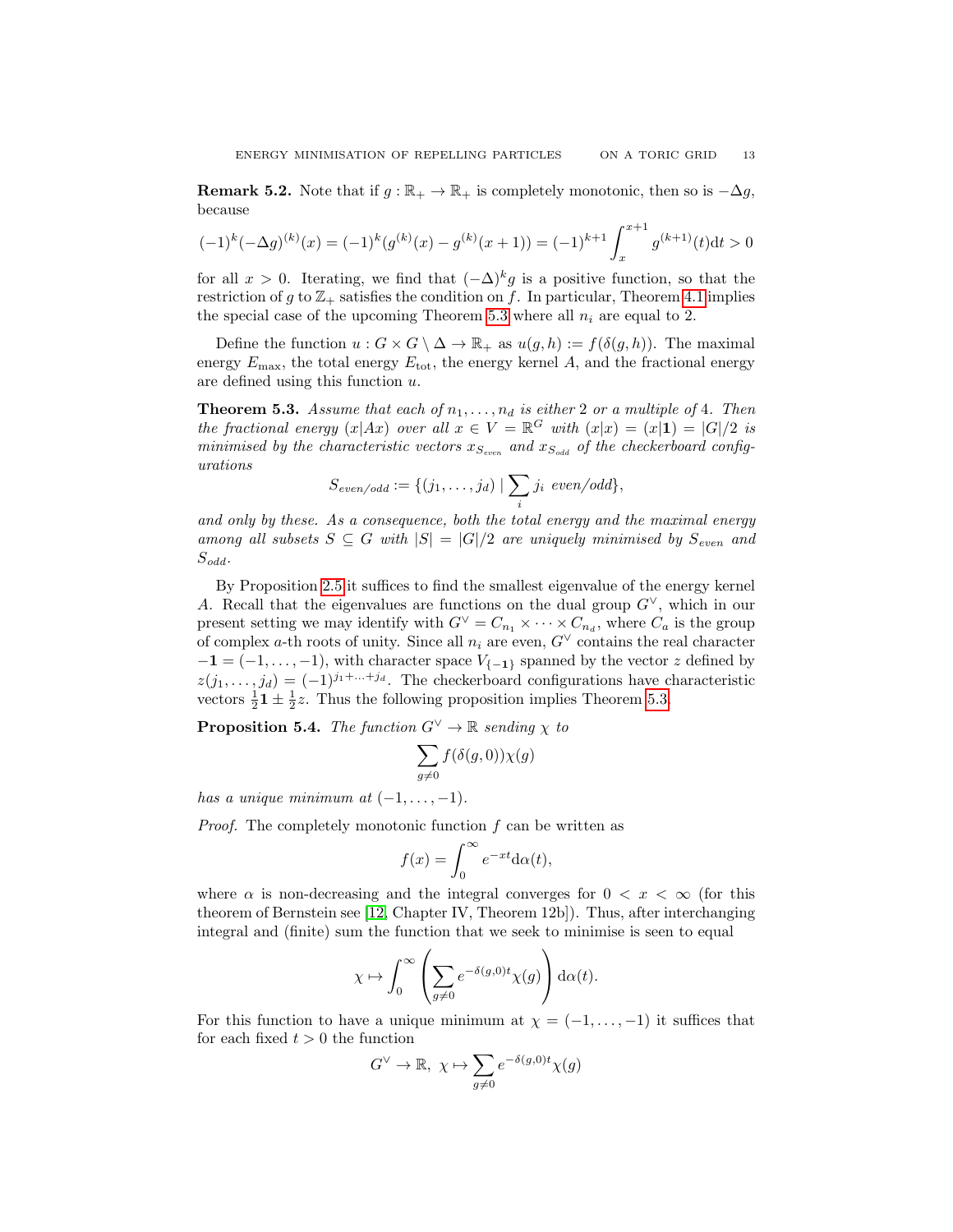has a unique minimum at  $\chi = (-1, \ldots, -1)$ . At this point, there is no harm in including  $g = 0$  in the sum, which adds a constant term 1 independently of  $\chi$ . Writing  $a := e^t > 1$ , we want to minimise

$$
\sum_{g} a^{-\delta(g,0)} \chi(g)
$$

over all characters  $\chi$ . Write  $g = (g_1, \ldots, g_d)$ ; then the Lee distance  $\delta(g, 0)$  equals  $\delta(q_1, 0) + \cdots + \delta(q_d, 0)$ , where we use the notation d also for the Lee distance in the individual  $\mathbb{Z}/n_i\mathbb{Z}$ . Hence we have

$$
\sum_{g} a^{-\delta(g,0)} \chi(g) = \sum_{(g_1,...,g_d)} a^{-(\delta(g_1,0)+...+\delta(g_d,0))} \chi_1(g_1) \cdots \chi_d(g_d),
$$

which factorises as the product of the factors

$$
\sum_{g_i \in \mathbb{Z}/n_i} a^{-\delta(g_i, 0)} \chi_i(g_i)
$$

for  $i = 1, \ldots, d$ . Thus we are done if we can show that each of these factors is positive for all  $\chi_i$ , and minimal at  $\chi_i = -1$ .

What remains is an easy calculation. Simplify notation by fixing  $i$  and writing  $n := n_i$ . As a warm-up, consider the case where  $n = 2$ . Then the trivial character 1 of  $\mathbb{Z}/2\mathbb{Z}$  is mapped to  $1 + a^{-1}$ , while the character  $-1$  of  $\mathbb{Z}/2\mathbb{Z}$  is mapped to  $1 - a^{-1}$ . The latter value is smaller than the former, as desired. Next assume that n is divisible by 4, and consider the function  $\lambda : C_n \to \mathbb{R}$  sending an n-th root of unity  $\zeta$  to

$$
\sum_{g \in \mathbb{Z}/n\mathbb{Z}} a^{-\delta(g,0)} \zeta^g
$$
\n
$$
= 1 + \sum_{g=1}^{n/2-1} a^{-g} (\zeta^g + \zeta^{-g}) + a^{-n/2} \zeta^{n/2}
$$
\n
$$
= -1 + \sum_{g=0}^{n/2-1} a^{-g} (\zeta^g + \zeta^{-g}) + a^{-n/2} \zeta^{n/2}
$$
\n
$$
= \frac{1 - a^{-n/2} \zeta^{n/2}}{1 - a^{-1} \zeta} + \frac{1 - a^{-n/2} \zeta^{-n/2}}{1 - a^{-1} \zeta^{-1}} - (1 - a^{-n/2} \zeta^{n/2}).
$$

Now  $\zeta^{n/2}$  equals  $\pm 1$ . If it equals 1, then this expression reduces to

$$
(1 - a^{-n/2}) \left( \frac{1}{1 - a^{-1} \zeta} + \frac{1}{1 - a^{-1} \zeta^{-1}} - 1 \right) = (1 - a^{-n/2}) \left( \frac{1 - a^{-2}}{||1 - a^{-1} \zeta||^2} \right).
$$

Since  $a > 1$ , this is a positive number for any  $\zeta$ , and its smallest value is attained for the  $n/2$ -th root of unity  $\zeta_0$  furthest away from 1 in the complex plane, which equals  $-1$  since *n* is a multiple of 4. Next, if  $\zeta^{n/2}$  equals  $-1$ , then the expression above reduces to

$$
(1+a^{-n/2})\left(\frac{1}{1-a^{-1}\zeta}+\frac{1}{1-a^{-1}\zeta^{-1}}-1\right) = (1+a^{-n/2})\left(\frac{1-a^{-2}}{||1-a^{-1}\zeta||^2}\right),
$$

which is again positive for all  $\zeta$  with  $\zeta^{n/2} = -1$  and minimal for the  $\zeta_1$  furthest away from 1 in the complex plane (which equals  $-e^{\pm 2\pi i/n}$ ).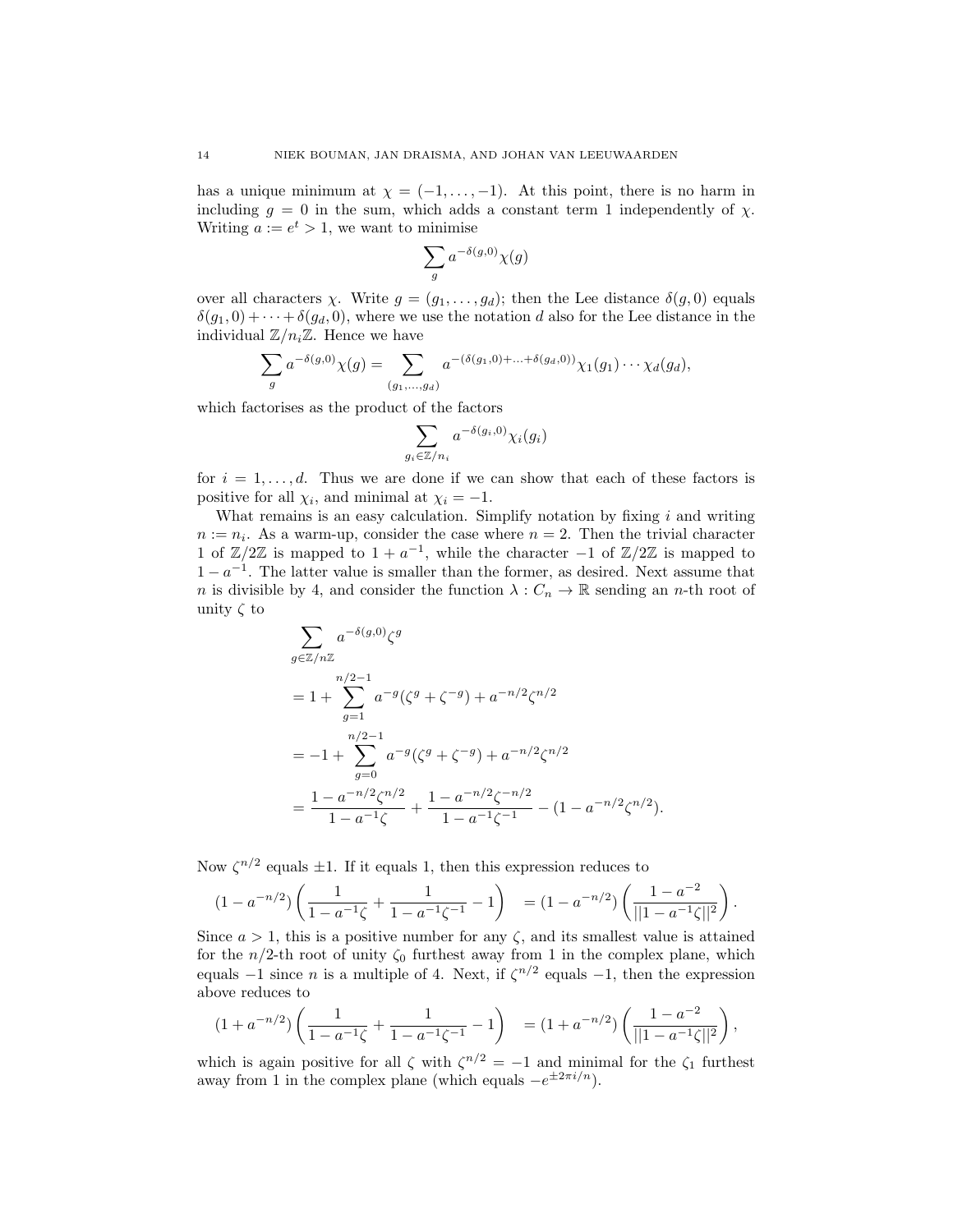

<span id="page-14-0"></span>Figure 3. Eigenvalues of the energy kernel (interpolated to make an easily interpretable surface; and truncated near the corners).

It remains to compare  $\lambda(\zeta_0)$  and  $\lambda(\zeta_1)$ . For this, note that the factor  $(1-a^{-n/2})$ in the expression for  $\lambda(\zeta_0)$  is smaller than the factor  $(1 + a^{-n/2})$  in the expression for  $\lambda(\zeta_1)$ , while moreover  $\zeta_0$  is further away from 1 than  $\zeta_1$ . Hence the minimum is attained at  $\zeta = \zeta_0 = -1$ , as desired. This concludes the proof of the proposition, and hence the proof of Theorem [5.3.](#page-12-0)  $\Box$ 

Remark 5.5. The problem in extending this argument to the case of general even  $n_i$  is that in the proof of the proposition, when  $n/2$  is odd and at least 3,  $\lambda(\zeta_1) = \lambda(-1)$  can very well be *larger* than  $\lambda(\zeta_0)$ . In other words, Proposition [5.4](#page-12-1) does not extend to that situation for general completely monotonic functions f. Extensive numerical evidence with  $d = 2$  and  $n_1, n_2$  up to 100 suggests that the proposition *does* extend to the case where  $f(x) = 1/x$  (and probably even for  $f(x) = x^{-\alpha}$  with  $\alpha > 0$ , in which case also Theorem [5.3](#page-12-0) extends.

Of course, the Checkerboard Conjecture may still very well hold for general completely monotonic  $f$  and general even  $n_i$ , even when Proposition [5.4](#page-12-1) does not. To prove this, one would like to have a combinatorial/algebraic argument why the eigenspaces corresponding to characters  $\chi$  having some entries equal to the relevant  $-\exp(2\pi i/n)$  with  $n/2$  odd are no good for finding 0/1-vectors. At this moment we have no such argument.

<span id="page-14-1"></span>**Remark 5.6.** Note that the table of eigenvalues of A contains  $|G|$  entries, and evaluating each individually involves a summation over  $|G|$ , so that a straightforward implementation would require  $\mathcal{O}(|G|^2)$  (floating-point) operations. However, the table of eigenvalues is nothing but the Fourier transform of the table of values  $f(\delta(q, 0))$ , so that algorithms for (d-dimensional) Fast Fourier Transform may be used to compute the table of eigenvalues more efficiently. We have used Mathematica's built-in function Fourier in our numerical experiments. For instance, Figure [3](#page-14-0) shows the eigenvalues of the energy kernel for  $d = 2$  and  $n_1 = n_2 = 10$  and  $f(x) = x^{-0.3}$  as a function of  $(j, k)$ , standing for the character  $(e^{\frac{2\pi i j}{10}}, e^{\frac{2\pi i k}{10}})$ . The "rough edges" are related to the even/odd effect in the proof above, but they smooth out in the middle, so that the minimum is attained at  $j = k = 5$ , which corresponds to the character  $(-1, -1)$ .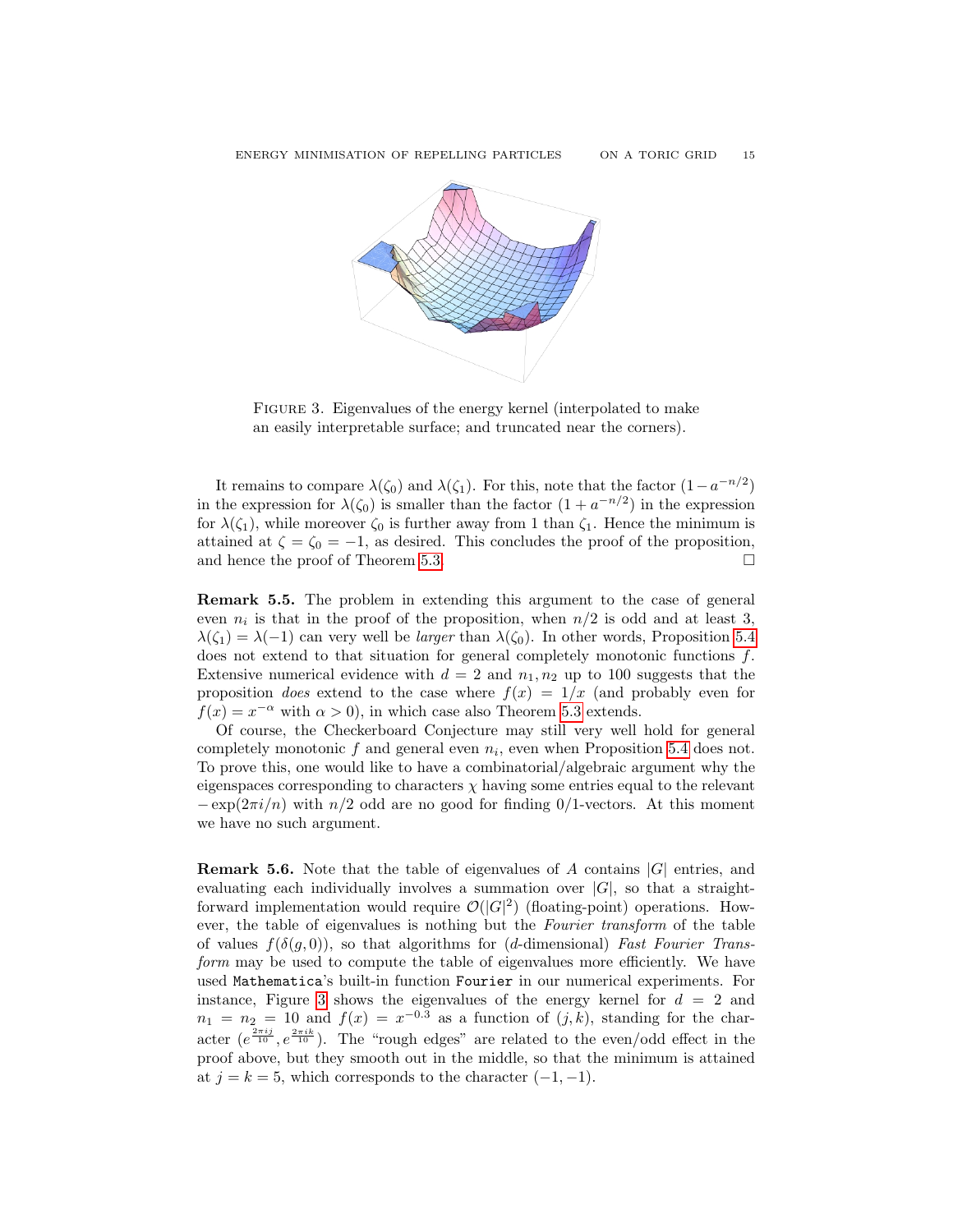#### 6. Open problems

<span id="page-15-0"></span>In this paper we have proved the Checkerboard Conjecture for toric grids and energy functions  $f$  for which the unique minimal eigenvalue of the energy kernel  $A$ is uniquely attained at the character  $(-1, \ldots, -1)$  in the dual group. Indeed, the minimal eigenvalue of  $A$  always governs the solution to fractional energy minimi-sation (Proposition [2.5\)](#page-6-0), and if it is uniquely attained at  $(-1, \ldots, -1)$ , then the minimisers of fractional energy minimisation are  $0/1$ -vectors and hence minimisers of the original problem. This motivates the following open problems.

6.1. Generalising Theorem [5.3.](#page-12-0) One would like to extend the results of Sec-tion [5](#page-11-0) to the case where some of the  $n_i$  are larger than 2 but equal to 2 modulo 4. Computer experiments with two-dimensional grids up to  $100 \times 100$  suggest that for  $f(x) = 1/x$  (and perhaps for general inverse power laws) the minimal eigenvalue of the energy kernel is still uniquely attained at  $(-1, \ldots, -1)$ . However, a proof of this fact would require more sophisticated analytical methods than the factoring into one-dimensional instances that we used there. Alternatively, one might try and find a combinatorial argument why the minimisers of total energy minimisation are necessarily perpendicular to the eigenspaces of A corresponding to the "undesirable" characters, thus sharpening the relaxation.

6.2. Euclidean or other metrics. The question remains for which metrics other than the Lee distance the Checkerboard Conjecture will hold. For the Euclidean metric the analogue of Proposition [5.4](#page-12-1) does not hold for general completely monotonic functions  $f$ . The first steps of its proof go through when one replaces the Lee distance with the square of the Euclidean distance. This holds in particular for the all-important factorisation step. One is then lead to minimise

$$
\sum_{g \in \mathbb{Z}/n} a^{-\delta(g,0)^2} \zeta
$$

g

over the n-th roots  $\zeta$  of unity, where  $\delta$  stands for the Euclidean metric on the onedimensional toric grid, and where a is a real number greater than 1. However, for a close to 1 the minimum is *not* in general attained at  $-1$ ; see Figure [4.](#page-16-0) On the other hand, extensive numerical evidence for 2-dimensional grids up to  $100 \times 100$ suggests that the analogue of Proposition [5.4](#page-12-1) does hold when the energy is given by an inverse power law of the Euclidean distance (and if these computations were done in suitable interval arithmetic, they would prove the Checkerboard Conjecture for those grids). Perhaps one can prove such a statement by bounding the contribution, in the Bernstein expansion of these inverse power laws, of the bit where  $a$  is small.

The Checkerboard Conjecture is not true for every metric however. For example, for the Chebyshev (or  $L_{\infty}$ ) metric one can compute that the maximal energy of the patterns in Figures [5\(a\)](#page-16-1) and [5\(b\)](#page-16-2) is lower than the maximal energy of the checkerboard pattern in a  $6 \times 6$ -grid. It is unknown what properties a metric should have in order for the Checkerboard Conjecture to be true.

6.3. Nearly optimal configurations. It is also interesting to consider *nearly optimal* configurations of  $n/2$  particles in toric grids. When considering total energy  $E_{\text{tot}}$ , these configurations are probably given by small perturbations of checkerboard patterns. However, nearly optimal configurations for *maximal energy*  $E_{\text{max}}$  seem to exhibit beautiful, regular patterns. For example, for a  $6 \times 6$ -grid we have computed the maximal energy of all possible  $\binom{36}{18}$  configurations for the function  $f(x) = \frac{1}{x}$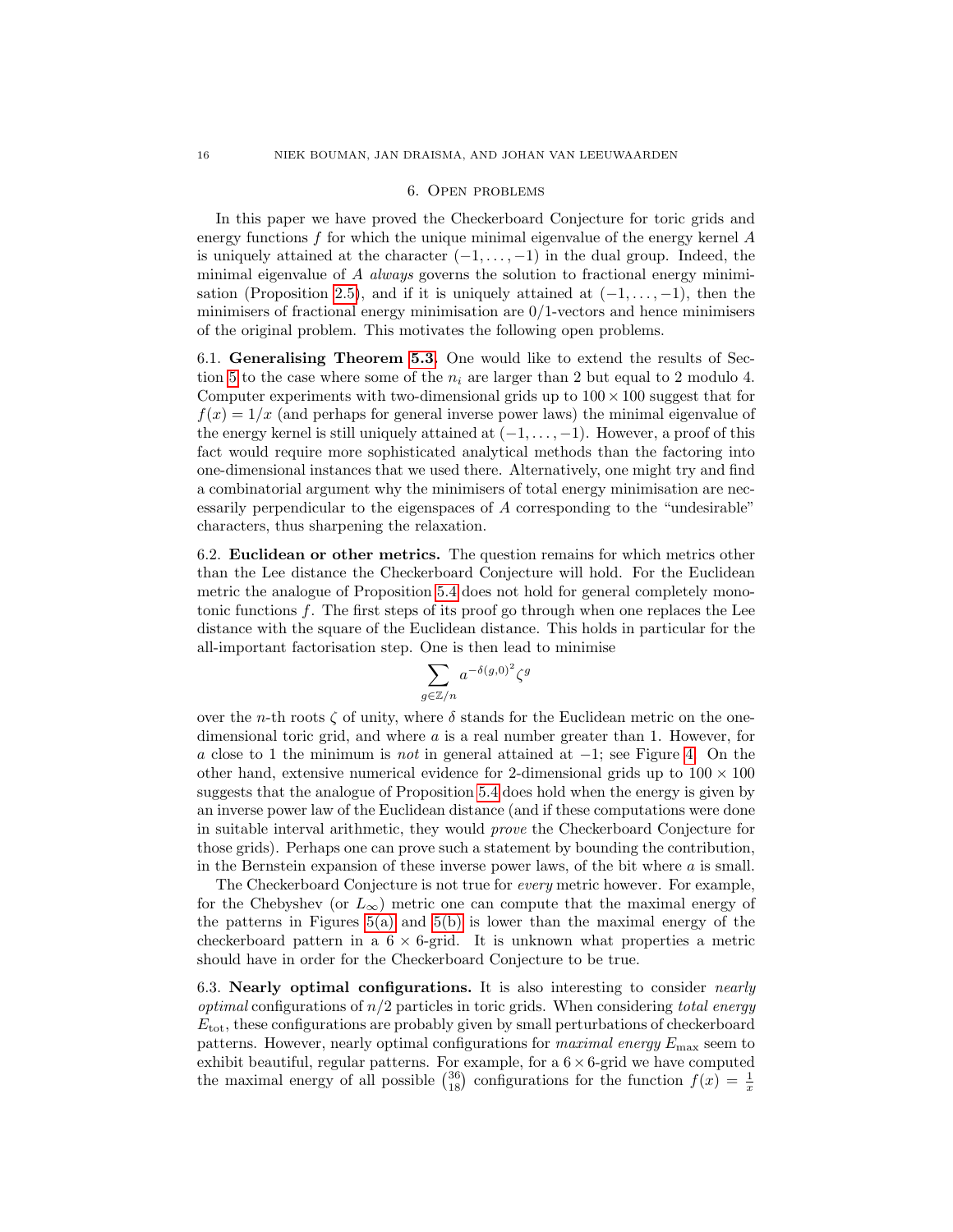

<span id="page-16-0"></span>FIGURE 4. Values (vertical axis) of  $\sum_{g \in \mathbb{Z}/8} (1.05)^{-\delta(g,0)^2} \zeta^g$  for  $\zeta =$  $\exp(\frac{2k\pi i}{8})$ ,  $k = 1, ..., 7$  (horizontal axis);  $k = 0$  is excluded to make it clear where the minimum is attained: at  $k = 2, 6$  rather than  $k = 4$ .



(a) Second best for Lee and Euclidean metric. (b) Third best for Lee and Euclidean metric.

<span id="page-16-2"></span><span id="page-16-1"></span>

<span id="page-16-4"></span><span id="page-16-3"></span>FIGURE 5. The black nodes denote the nearly optimal configurations for  $E_{\text{max}}$  in a  $6 \times 6$ -grid for  $f(x) = \frac{1}{x}$ .

and for both the Lee metric and the Euclidean metric. This computation shows that the Checkerboard conjecture holds (a fact that one can prove more efficiently using the discrete Fourier transform as in Remark [5.6\)](#page-14-1), but also that the second and third best configurations agree for the Lee and Euclidean metrics (see Figures [5\(a\)](#page-16-1) and [5\(b\)\)](#page-16-2). The fourth best configurations are different for the two metrics though, see Figures  $5(c)$  and  $5(d)$ . It is a widely open question how to prove that certain configurations are second or third best.